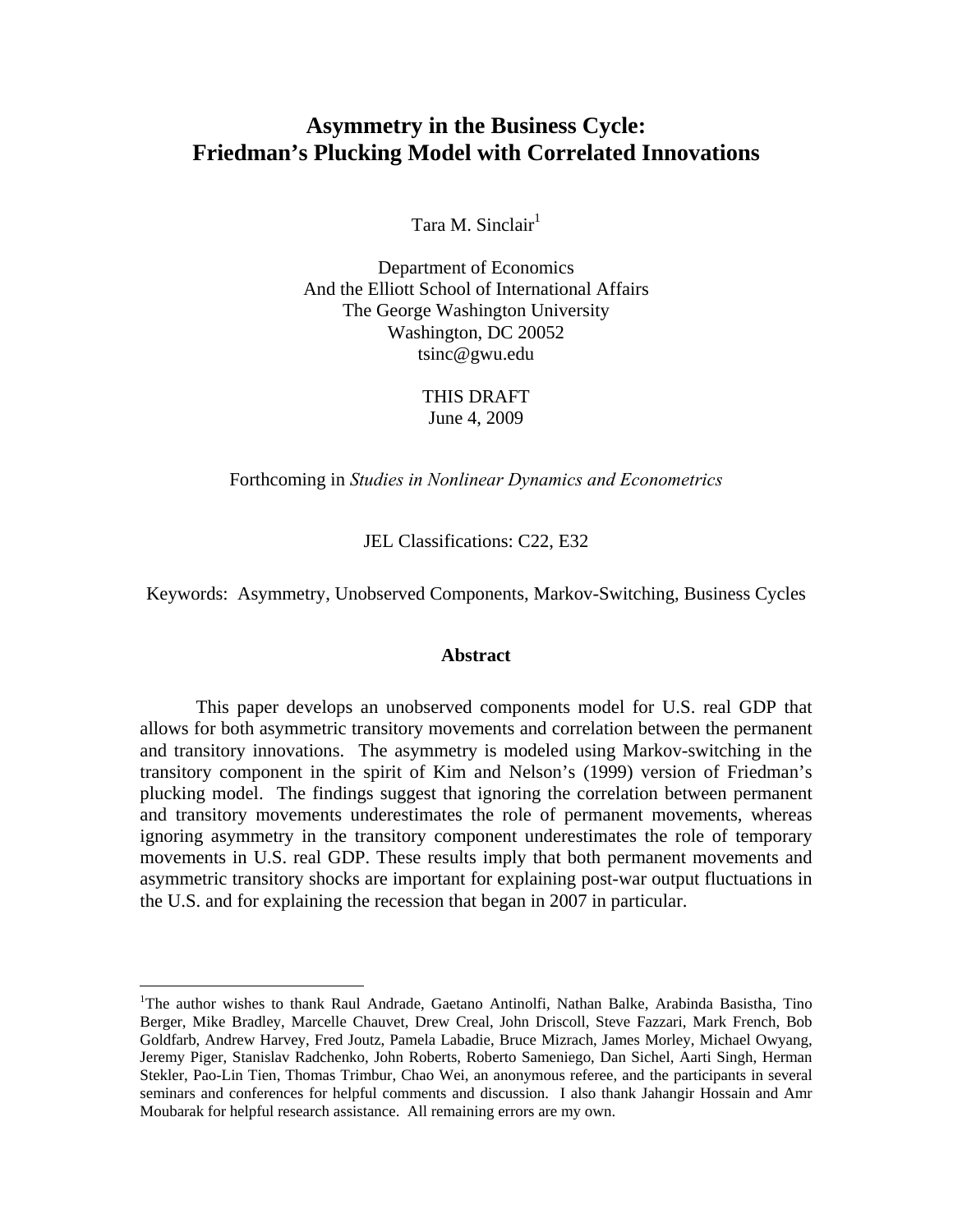# **1 Introduction**

<u>.</u>

Recent research has shown that unobserved components (UC) models can, under certain conditions, be estimated without imposing the common zero-correlation restriction between the permanent and transitory innovations (Morley, Nelson, and Zivot, 2003, hereafter MNZ). Estimates applying this model to U.S. real GDP suggest that U.S. output experiences considerable permanent movements. This result is in stark contrast to the findings based on estimates of zero-correlation UC models which suggest that fluctuations in output are primarily transitory.

This paper develops an unobserved components model that allows for both correlation between all the innovations and asymmetric transitory movements. Extending the correlated UC model to allow for asymmetric transitory movements addresses a key concern about the role of permanent movements in MNZ's results. If the transitory component of U.S. real GDP is asymmetric, in particular having a different mean during recessions as compared to expansions, then MNZ's linear model may over-emphasize permanent movements due to the dominance of expansions in the data. The asymmetry is modeled using Markov-switching in the transitory component, in the spirit of Kim and Nelson's (1999, hereafter KN) version of Friedman's (1993) plucking model.<sup>2</sup> Importantly, the model allows for correlation not just between the innovations to the permanent and transitory components, but also with the innovation that determines the realization of the Markov-switching state variable.

<sup>&</sup>lt;sup>2</sup> Alternative zero-correlation asymmetric unobserved components models include Crespo Cuaresma (2003) and Koopman and Lee (2005). Both of these papers use stochastic trigonometric cycles for the transitory component. Luginbuhl and de Vos (1999) estimate an unobserved components model with Markovswitching in the drift term.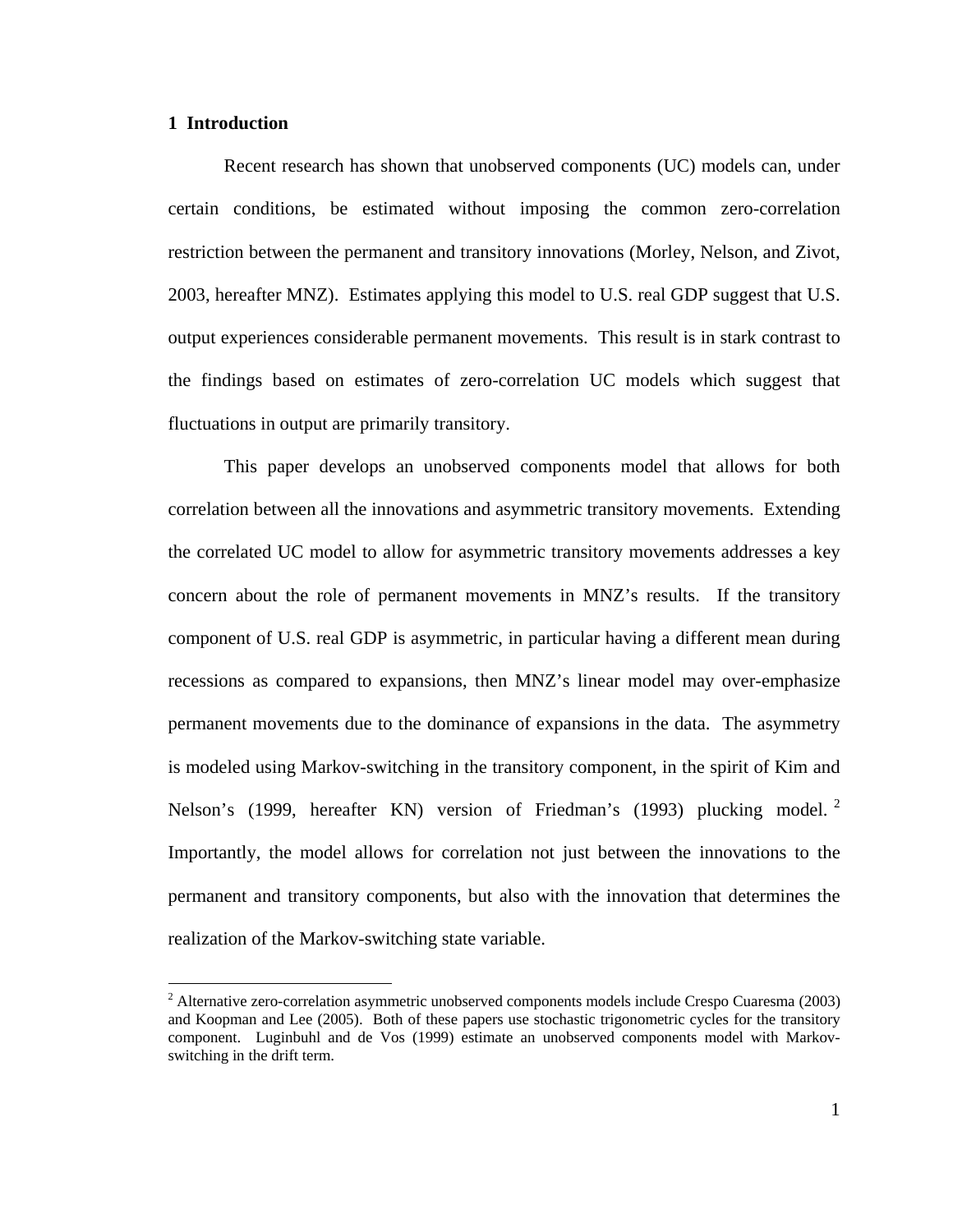Traditionally, unobserved components models have been estimated assuming that the innovations to the components are uncorrelated. These models, when applied to U.S. output, generally imply smooth permanent components. For example, Clark (1987) estimates a symmetric, zero-correlation unobserved components model of U.S. output and finds that the fluctuations are driven primarily by transitory movements. Using a similar model but relaxing the assumption of symmetry, KN also find a relatively smooth permanent component for U.S. real GDP. The results of their model suggest, however, that U.S. recessions are characterized by *asymmetric* transitory shocks.

In contrast to the results of Clark and KN, MNZ find that output experiences considerable *permanent* movements. MNZ allow for correlation between the innovations to the components and are able to reject the zero-correlation restriction of Clark's model. MNZ's model, however, is symmetric. If recessions, or at least some recessions, are fundamentally different from expansions, then a symmetric model does not properly capture recessions. The idea of asymmetric business cycles has a history back to the beginning of business cycle research (e.g. Mitchell, 1927 and 1951, Burns and Mitchell, 1946, Keynes, 1936, Friedman, 1969; Neftci, 1984). In particular, recessions may be characterized by more transitory movements than found when assuming symmetry. It is also possible that not all recessions are alike, as suggested by Kim and Murray (2002) and French (2005). Some recessions may be characterized by temporary deviations, whereas others may arise due to permanent movements.

There are persuasive economic reasons to generalize MNZ's model to allow for transitory asymmetric shocks. Many economists are more comfortable with positive

 $\mathcal{L}$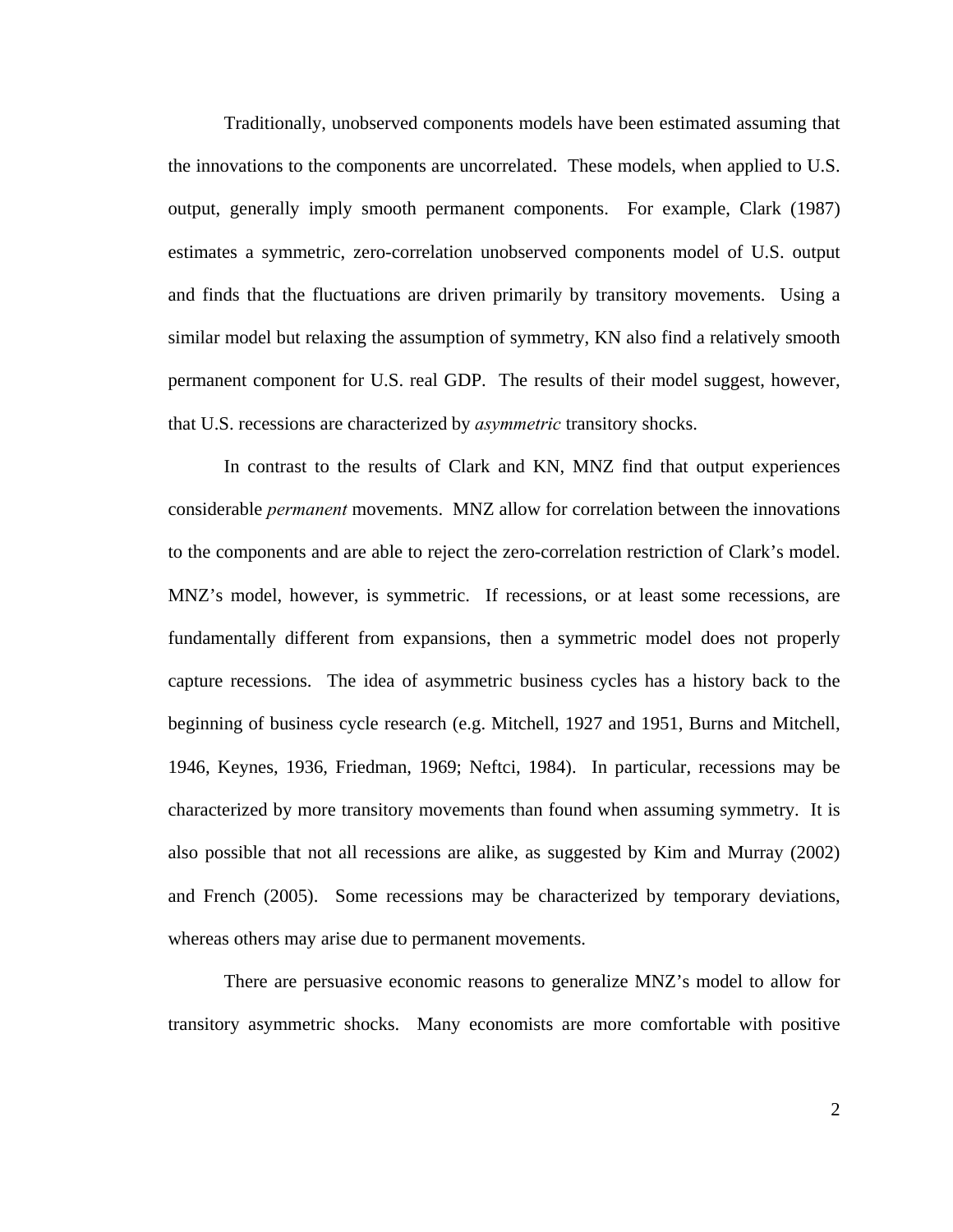permanent shocks than with negative permanent shocks. Permanent shocks are often thought of as arising from improvements in productivity. These shocks may not occur at a constant rate over time (Hamilton, 2005; Friedman, 1993), but economists struggle to explain the "technological regress" needed to justify negative permanent shocks (Fisher, 1932). The difficulty in defending negative permanent shocks has become a popular criticism of the real business cycle literature (Mankiw, 1989). Theoretical and empirical evidence also suggests that the business cycle experiences asymmetric movements, particularly in downturns (see Morley, 2009, for a discussion of this evidence).<sup>3</sup> It is important, therefore, to explore the possibility that at least some recessions are driven by temporary asymmetric shocks. If this is the case, then the symmetric estimates of MNZ may over-emphasize permanent movements due to the dominance of expansions in the data, as suggested by MNZ in the conclusion of their article.

To preview the results, the estimates of the asymmetric correlated unobserved components (asymmetric UC-UR) model suggest that allowing for both asymmetry in the transitory component and correlation between the innovations yields estimates from previous models that are different in economically important ways. The transitory asymmetric shocks, although infrequent, are found to be necessary to account for most recessions. Further, the transitory asymmetric shocks appear to be exogenous, suggesting that they arise from a different process than the "normal times" movements in the economy. This result adds to the evidence that recessions are fundamentally different from expansions. The permanent component, however, is still more variable than found

1

 $3$  For a theoretical model suggesting that asymmetric cycles might arise from intertemporal increasing returns, see Acemoglu and Scott (1997).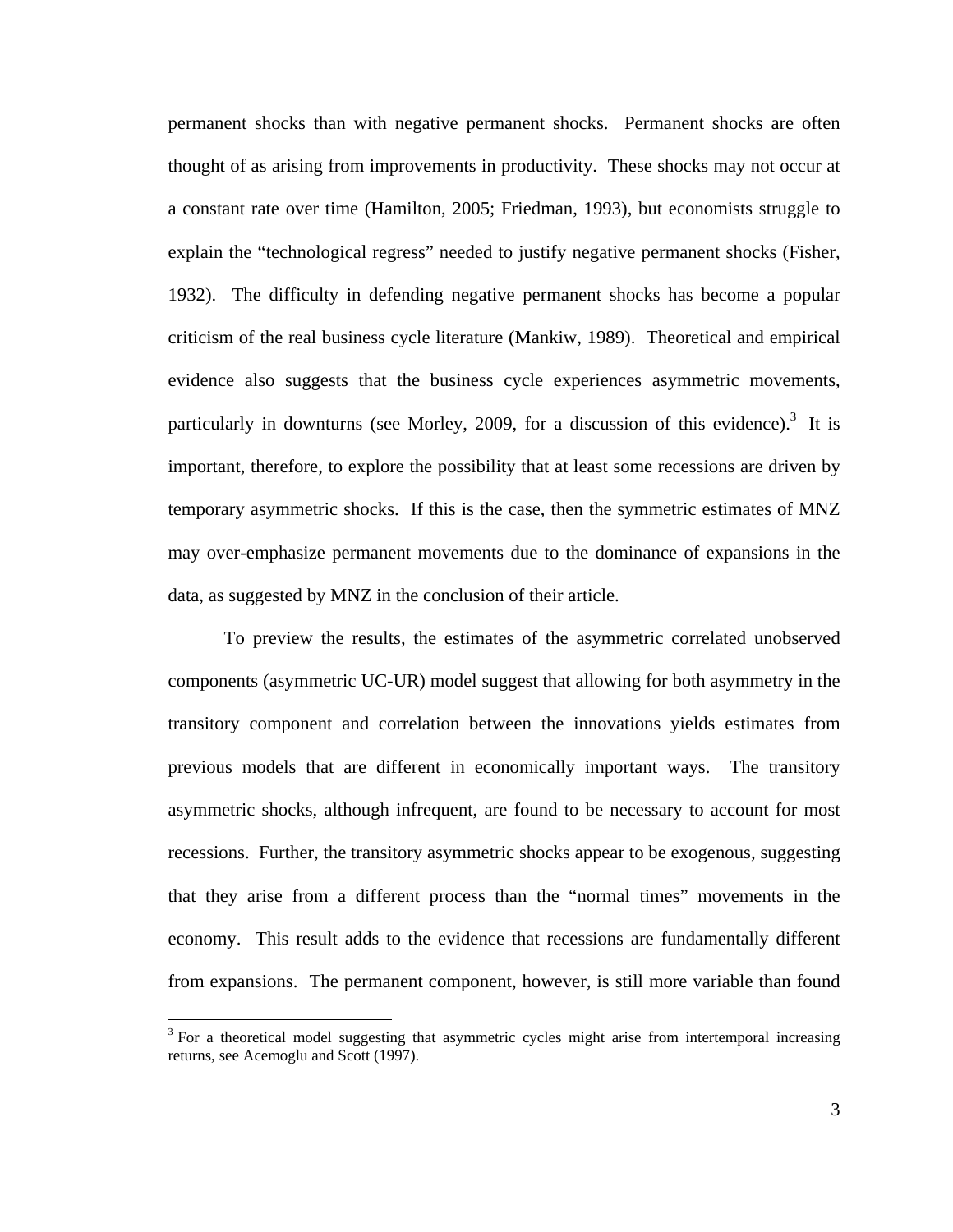based on zero-correlation models. The permanent component captures the majority of output fluctuations, suggesting that expansions, and some recessions, are driven by variable permanent movements. There also remains a symmetric transitory component which is negatively correlated with the permanent innovations and can be interpreted primarily as adjustment to permanent shocks. These results are remarkably robust to structural breaks, including the mean growth slowdown of the early 1970s and the reduction in variance in U.S. real GDP growth around 1984. Extending the sample through 2008 to include the recession that began at the end of 2007, there appears to be important roles for both the permanent component and an asymmetric transitory shock.

This paper proceeds as follows. Section 2 presents the asymmetric UC-UR model and the test for exogeneity of the Markov-switching state variable. Section 3 presents and discusses the results of estimating this model for U.S. real GDP from 1947:1 – 2007:4. Section 4 extends the sample through the end of 2008 to explore implications for the recession that began at the end of 2007. Section 5 provides conclusions and implications.

#### **2 The Model**

 $\overline{a}$ 

The model extends the UC-UR model of MNZ to allow for asymmetry in the spirit of Kim and Nelson's (1999) version of Friedman's plucking model. The key features of this model are that it allows for asymmetry in the transitory component via a Markov-switching process,<sup>4</sup> and at the same time it allows for correlation between all of

<sup>&</sup>lt;sup>4</sup> Other models, most notably Hamilton (1989), explore asymmetry in the permanent component. Kim and Piger (2002) show that applying Hamilton's model to data with "plucking"-type recessions results in a potential bias towards permanent movements.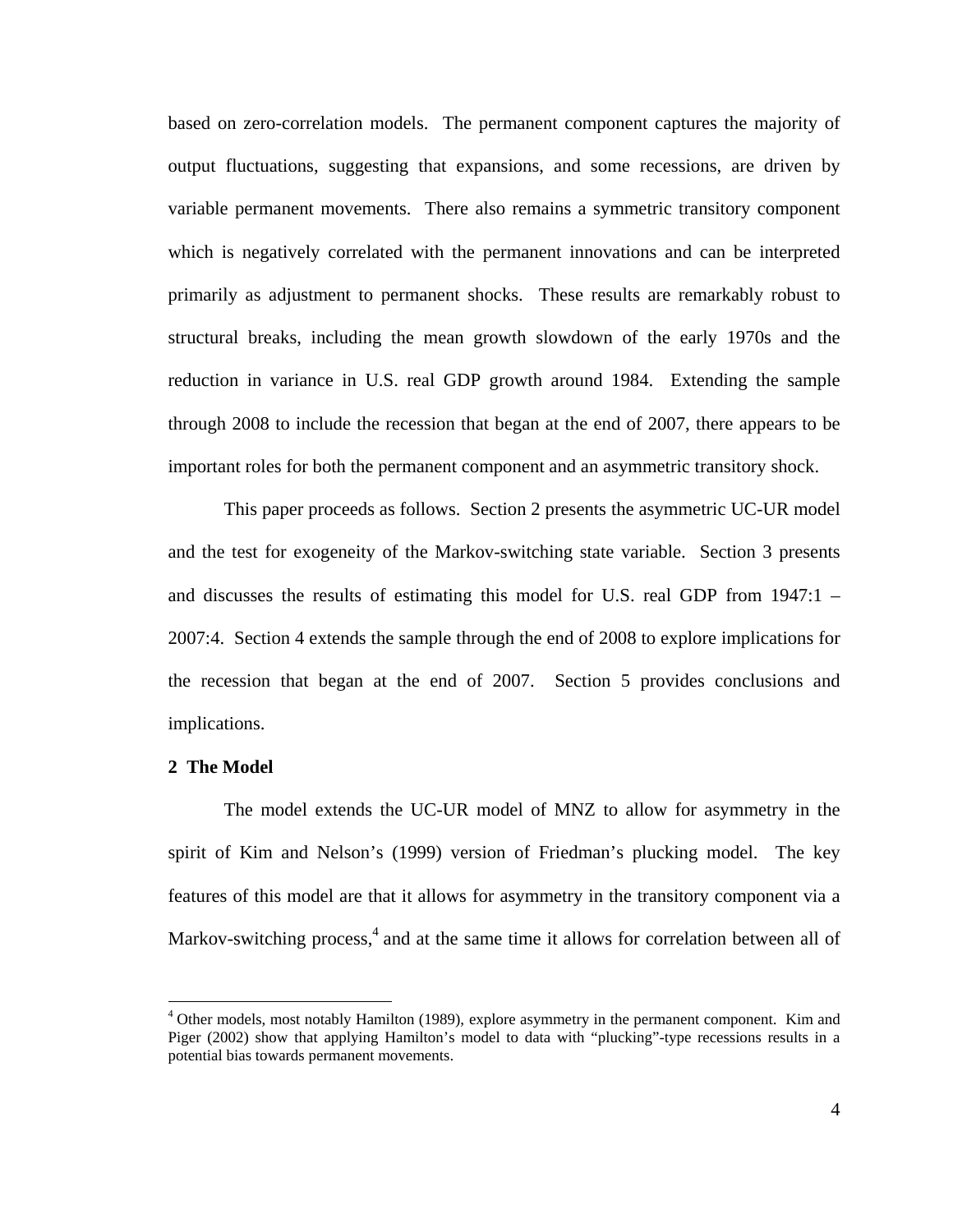the innovations within the model. Allowing for correlation introduces the possibility of endogeneity if the Markov-switching state variable is also correlated with the other innovations. Thus, as discussed below, this model also allows for endogenous regime switching, building upon the approach of Kim, Piger, and Startz (2008).

Similar to MNZ, output  $(y_t)$  can be decomposed into two unobserved components:

$$
y_t = \tau_t + c_t \tag{1}
$$

where  $\tau$  represents the permanent (or trend) component and  $\sigma$  represents the transitory component.

A random walk for the trend component, as suggested by Friedman (1993), allows for permanent movements in the series. The model also allows for a deterministic drift (μ) in the trend that captures the "tilted" nature of the trend described by Friedman.<sup>5</sup> The permanent component is written as:

$$
\tau_t = \mu + \tau_{t-1} + \eta_t \tag{2}
$$

Following MNZ and KN, the transitory component is modeled as an AR(2) process. The novelty of this model, as compared to MNZ, is to include a discrete, asymmetric innovation, *γSt*, in the transitory component. The innovation to the transitory component is now a mixture of the symmetric innovation, <sup>ε</sup>*t*, and the asymmetric discrete innovation.This asymmetric innovation captures the "plucks" of Friedman's plucking

1

 $<sup>5</sup>$  The unobserved components model of Clark (1987) allowed the drift term to evolve as a random walk.</sup> As discussed in Oh and Zivot (2006), the correlations are not all identified if we want to also allow the innovations to the drift term to be correlated with the other innovations. Oh and Zivot (2006) find that the results of MNZ are robust to allowing a random walk drift term in a univariate model. For simplicity, a single known structural break is considered in Section 3.7 to address potentially changing drift.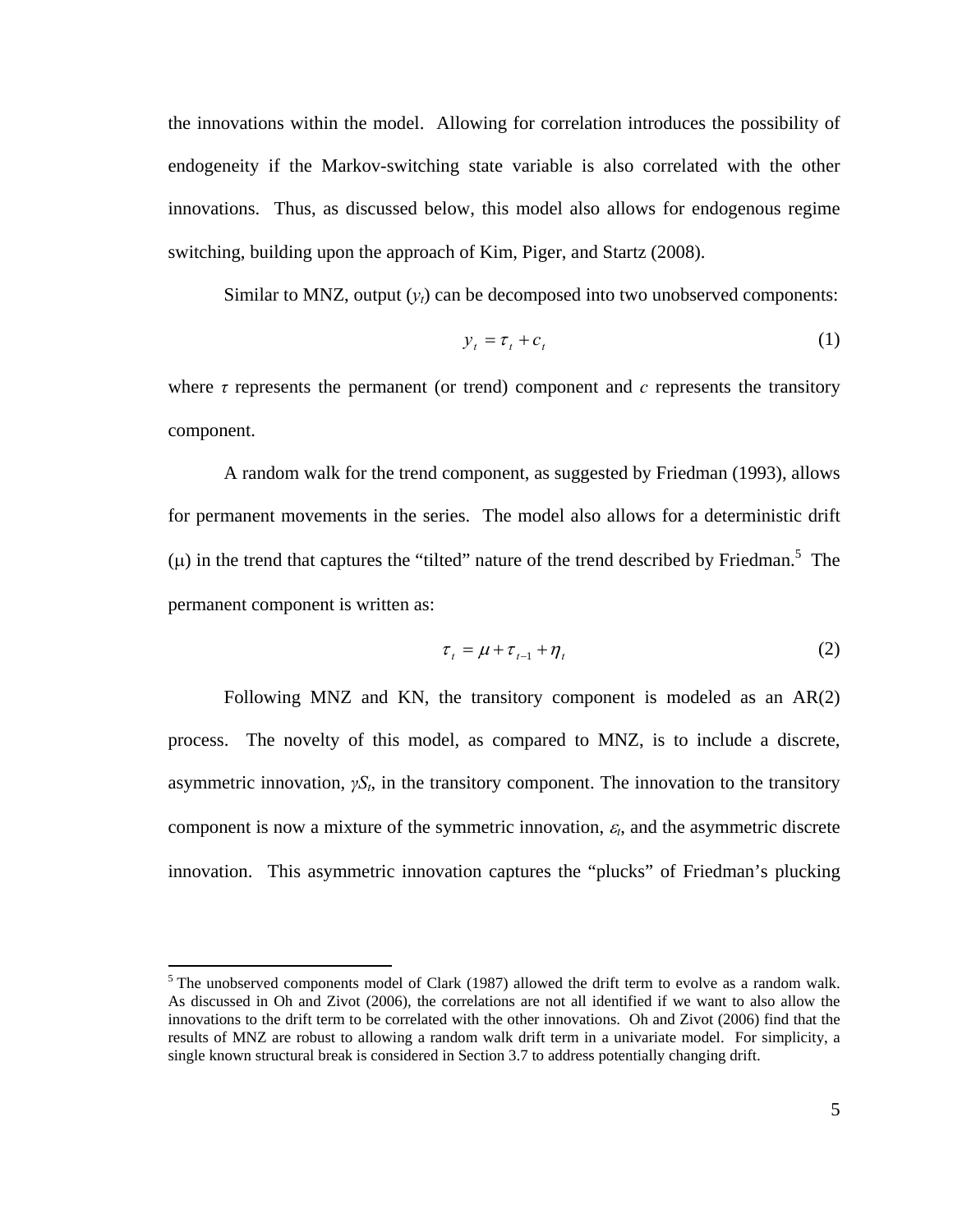model, following KN.<sup>6</sup> The model specifically focuses on this form of asymmetry in the transitory component to explore MNZ's finding of a small role of the transitory component in general, and during recessions in particular, for U.S. real GDP. The transitory component is written as:

$$
c_t = \phi_1 c_{t-1} + \phi_2 c_{t-2} + \gamma S_t + \varepsilon_t \tag{3}
$$

The innovations ( $n_t$  and  $\varepsilon_t$ ) are assumed to be jointly normally distributed random variables with mean zero and a general covariance matrix,  $\Sigma$ , which allows for correlation between  $\eta_t$  and  $\varepsilon_t$ <sup>7</sup>. The model of MNZ is nested as a special case of this model with  $\gamma =$ 0. With the extended model presented here, the size of *γ* can therefore be used to test the degree of asymmetry in the transitory component*.*

The unobserved state variable,  $S_t$ , is assumed to evolve according to a first-order Markov-switching process:

$$
Pr[S_t = 1 | S_{t-1} = 1] = p \tag{4}
$$

$$
Pr[S_t = 0 | S_{t-1} = 0] = q \tag{5}
$$

The state of the economy (whether  $S_t = 0$  or 1) is thus determined endogenously in the model. For identification of the state variable, it is sufficient to restrict the sign of the discrete, asymmetric innovation ( $\gamma$ ). In the case of output,  $\gamma$  is restricted to be nonpositive. This restriction forces the more persistent state, that of "normal times," to have a zero mean. The alternative, i.e. restricting  $\gamma$  to be positive, would result in long periods of positive mean with occasional zero-mean periods. When "normal times" have a zero-

 $\overline{a}$ 

 $6$  This model is based on the version of the plucking model presented in Kim and Nelson (1999b).

<sup>&</sup>lt;sup>7</sup> Identification of the model is confirmed in a similar fashion to that of MNZ. The basic model is the same as MNZ and is therefore identified. Including Markov-switching adds as many parameters to the reduced form as to the "structural" model, so the model remains identified.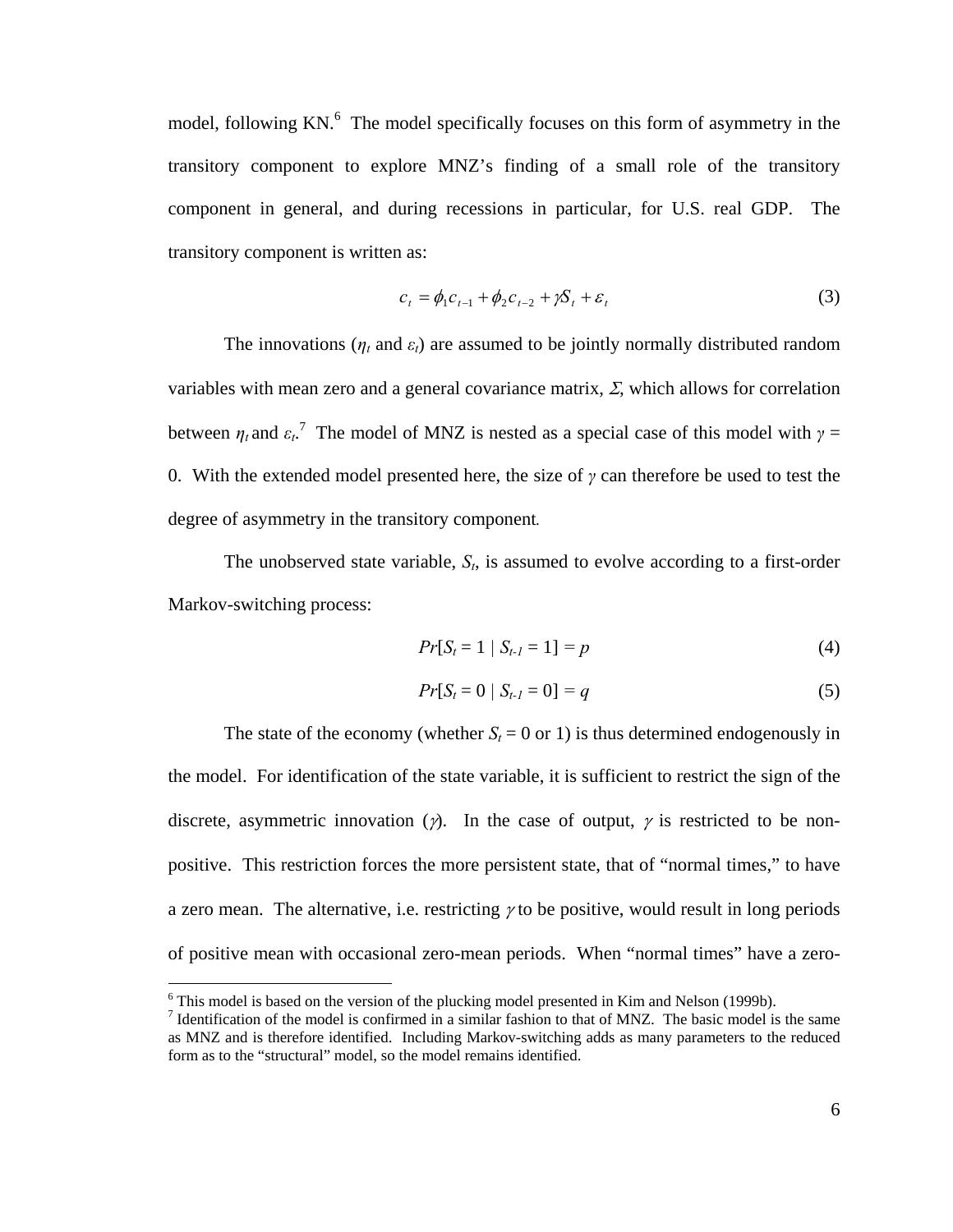mean transitory component, the permanent component can be usefully interpreted as the steady state, as discussed in Morley and Piger (2009).

To take account of the possible correlation between the state variable and the other innovations, the model includes an extended version of Kim, Piger, and Startz's  $(2008)$  endogenous regime-switching model.<sup>8</sup> Since the state is serially dependent, the lagged state variable can be used as the instrument for the current state, assuming the lagged state variable is exogenous from the contemporaneous error term. The model presented here extends Kim, Piger, and Startz's model to allow the innovation to the latent state variable to be correlated with multiple innovations. The model then allows for an exogeneity test of the state variable as discussed below.

#### **2.1 Exogeneity Test and Bias Correction**

 $\overline{a}$ 

Following Kim, Piger, and Startz (2008), the realization of the state process is assumed to be represented using a Probit specification as follows:

$$
S_{t} = \begin{cases} 0 \text{ if } S_{t}^{*} < 0 \\ 1 \text{ if } S_{t}^{*} \ge 0 \end{cases}
$$
  

$$
S_{t}^{*} = a_{0} + a_{1} S_{t-1} + w_{t}
$$
 (6)

Furthermore, the joint distribution of  $w_t$ ,  $\eta_t$ , and  $\varepsilon_t$  is assumed to be multivariate Normal:

<sup>&</sup>lt;sup>8</sup> Chib and Dueker (2004) present a non-Markovian regime-switching model with endogenous states in the Bayesian framework that they apply to real GDP growth as in the Hamilton (1989) model. As discussed in Pesaran and Potter (1997), another alternative model would be a threshold autoregression (TAR) model. The application to the plucking model is most straightforward building on the model of Kim, Piger, and Startz, so their method is used here.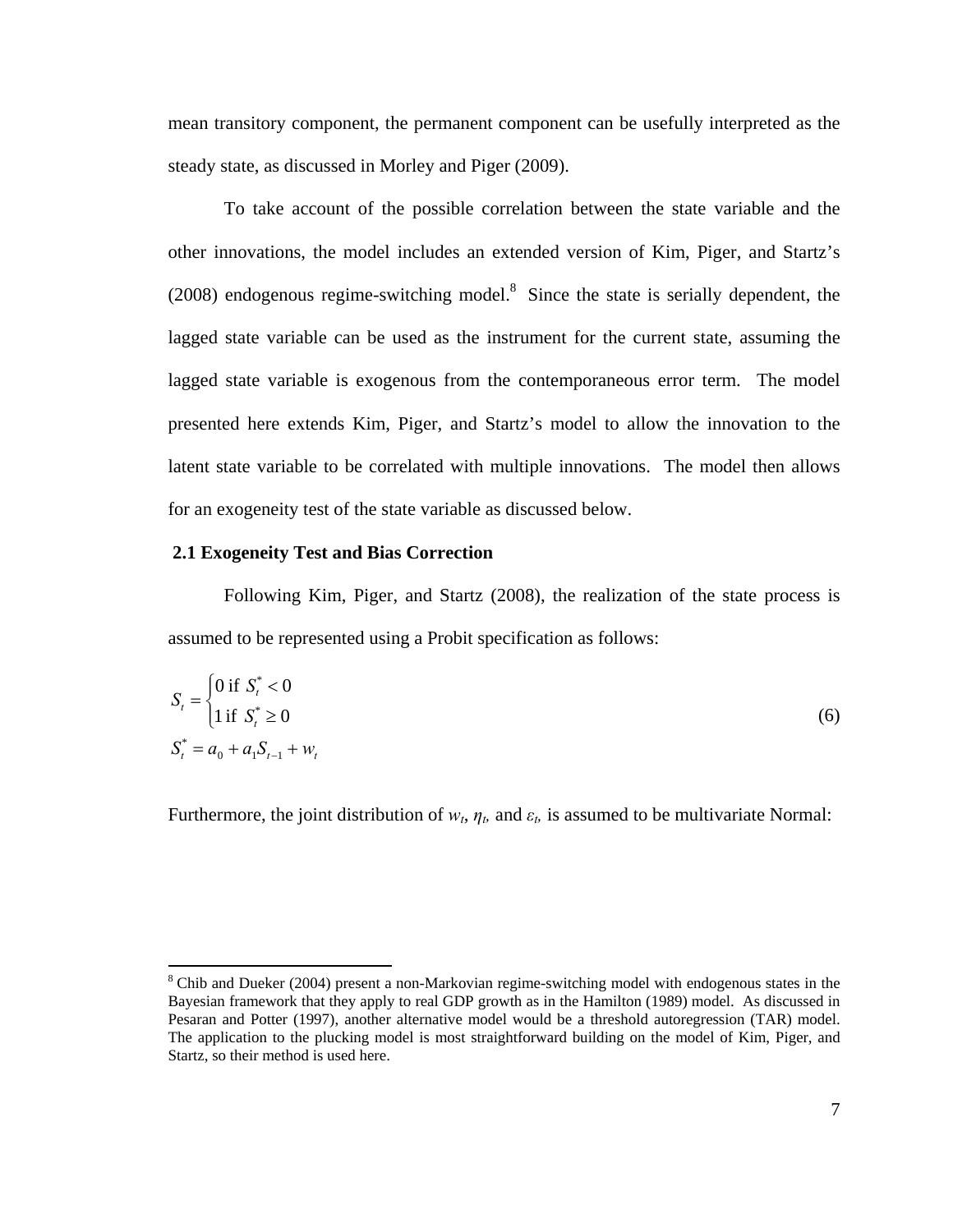$$
\begin{bmatrix} w_t \\ \eta_t \\ \varepsilon_t \end{bmatrix} \sim N(0, \Sigma), \quad \Sigma = \begin{bmatrix} 1 & \sigma_{\eta w} & \sigma_{\omega w} \\ \sigma_{\eta w} & \sigma_{\eta}^2 & \sigma_{\eta \varepsilon} \\ \sigma_{\omega w} & \sigma_{\eta \varepsilon} & \sigma_{\varepsilon}^2 \end{bmatrix}
$$

However, in the special case where the state variable is exogenous,  $w_t$  is uncorrelated with  $\eta_t$ , and  $\varepsilon_t$ :

$$
\begin{bmatrix} w_t \\ \eta_t \\ \varepsilon_t \end{bmatrix} \sim N(0, \Sigma_1), \Sigma_1 = \begin{bmatrix} 1 & 0 & 0 \\ 0 & \sigma_{\eta}^2 & \sigma_{\eta\varepsilon} \\ 0 & \sigma_{\eta\varepsilon} & \sigma_{\varepsilon}^2 \end{bmatrix}.
$$

In this case the expectation of  $\begin{bmatrix} n \\ n \end{bmatrix}$ ⎦  $\left|\frac{\eta_{_t}}{c}\right|$ ⎣  $\mathsf{L}$ *t t*  $\left\{\frac{\eta_i}{\varepsilon}\right\}$ , conditional upon *S<sub>t</sub>*, *S<sub>t<sup>-1</sub>*, and *I<sub>t-1</sub>* (the information</sub></sup>

available at time *t*-1) is zero. Similarly, the conditional variance for  $\begin{bmatrix} n \\ n \end{bmatrix}$ ⎦  $\left| \frac{\eta_{t}}{c} \right|$ ⎣  $\mathsf{L}$ *t t*  $\left| \frac{\eta_i}{\varepsilon} \right|$  is equal to the

unconditional variance:

$$
E\left(\begin{bmatrix} \eta_t \\ \varepsilon_t \end{bmatrix} | S_t = i, S_{t-1} = j, I_{t-1}\right) = \begin{bmatrix} 0 \\ 0 \end{bmatrix}
$$

and

$$
\text{var}\bigg(\begin{bmatrix} \eta_t \\ \varepsilon_t \end{bmatrix} | S_t = i, S_{t-1} = j, I_{t-1}\bigg) = \begin{bmatrix} \sigma_{\eta}^2 & \sigma_{\eta\varepsilon} \\ \sigma_{\eta\varepsilon} & \sigma_{\varepsilon}^2 \end{bmatrix}.
$$

In the case of endogenous switching, however, either  $\sigma_{\eta w}$  and/or  $\sigma_{\alpha w}$  does not equal zero. Thus the conditional mean and variance-covariance matrix become: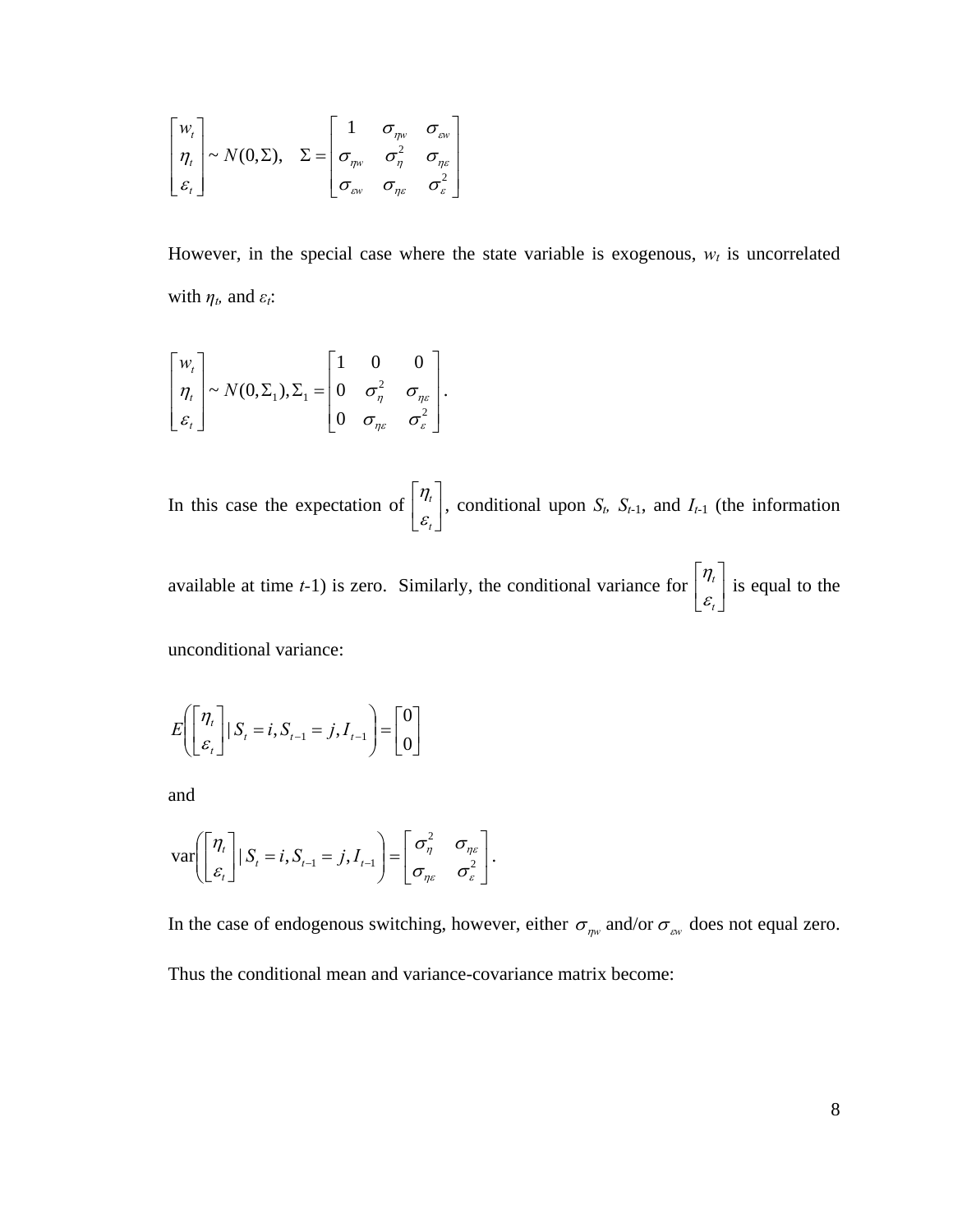$$
E\left(\begin{bmatrix} \eta_t \\ \varepsilon_t \end{bmatrix} | S_t = i, S_{t-1} = j, I_{t-1}\right) = \begin{bmatrix} \sigma_{\eta\upsilon} M_{ij} \\ \sigma_{\omega\upsilon} M_{ij} \end{bmatrix}
$$

and

$$
\begin{split}\n\text{var}\bigg[\begin{bmatrix} \eta_t \\ \varepsilon_t \end{bmatrix} | S_t = i, S_{t-1} = j, I_{t-1} \bigg] &= \\
\bigg[\begin{matrix} \sigma_{\eta}^2 - \sigma_{\eta w}^2 M_{ij} (M_{ij} + a_0 + a_1 S_{t-1}) & \sigma_{\eta \varepsilon} - \sigma_{\eta w} \sigma_{\varepsilon w} M_{ij} (M_{ij} + a_0 + a_1 S_{t-1}) \\ \sigma_{\eta \varepsilon} - \sigma_{\eta w} \sigma_{\varepsilon w} M_{ij} (M_{ij} + a_0 + a_1 S_{t-1}) & \sigma_{\varepsilon}^2 - \sigma_{\varepsilon w}^2 M_{ij} (M_{ij} + a_0 + a_1 S_{t-1}) \end{matrix}\bigg],\n\end{split}
$$

where

$$
M_{00} = \frac{-\phi(-a_0)}{\Phi(-a_0)}
$$
  
\n
$$
M_{01} = \frac{-\phi(-a_0 - a_1)}{\Phi(-a_0 - a_1)}
$$
  
\n
$$
M_{10} = \frac{\phi(-a_0)}{1 - \Phi(-a_0)}
$$
  
\n
$$
M_{11} = \frac{\phi(-a_0 - a_1)}{1 - \Phi(-a_0 - a_1)}
$$

 $\phi$  is the standard normal probability density function and  $\Phi$  is the standard normal cumulative distribution function.  $a_0$  and  $a_1$  come from the equation for  $S^*$  in (6) above.

 $\overline{\phantom{a}}$ ⎦

The exogenous switching model is nested within the endogenous switching model with the restriction that  $\sigma_{\eta w} = \sigma_{\alpha w} = 0$ . This nesting allows for a simple test of exogeneity with a likelihood ratio test comparing the endogenous model with the restricted exogenous model. The results of this test are discussed in Section 3.1.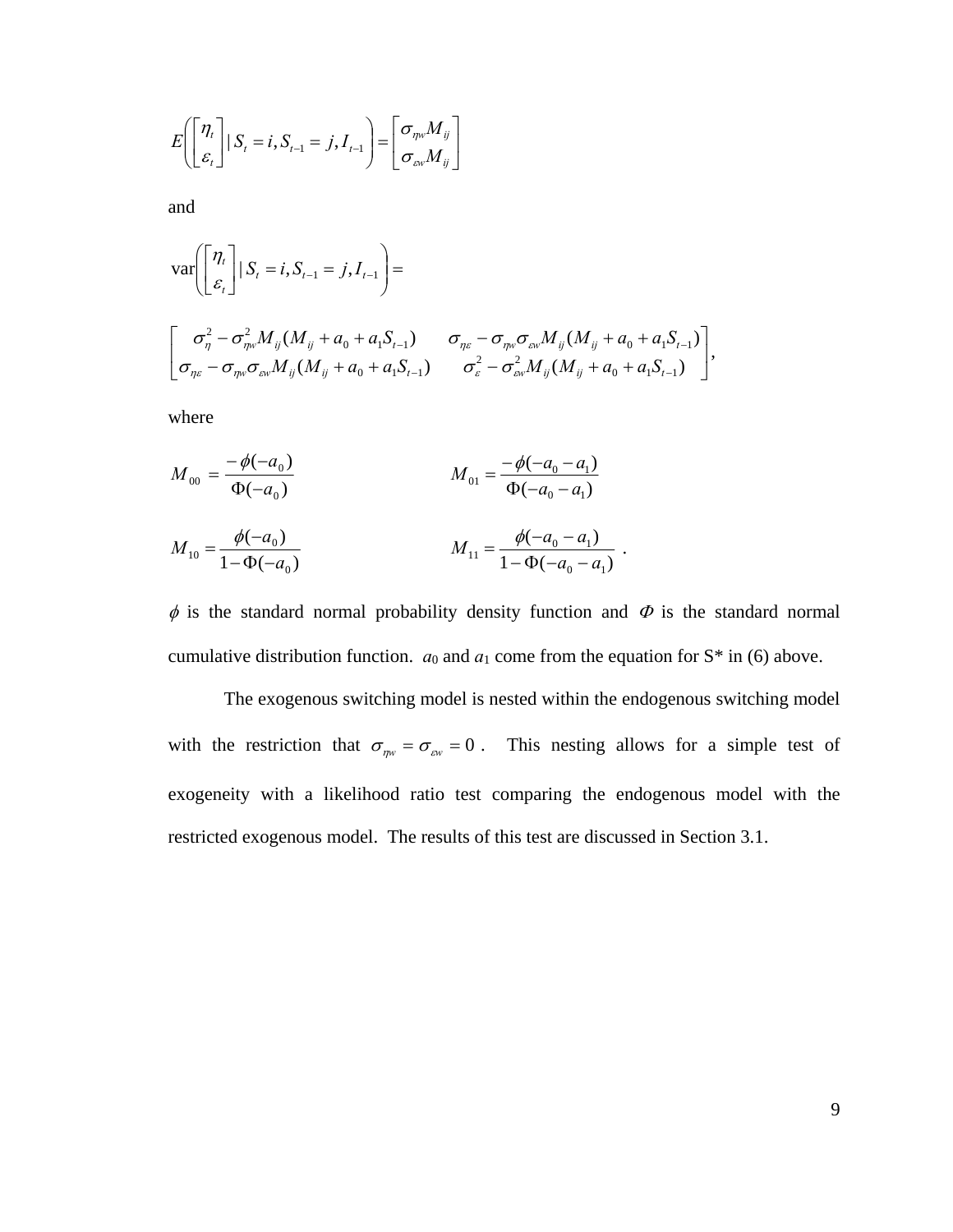# **3 Empirical Results**

 $\overline{a}$ 

The data (*y*) are the natural log of U.S. real GDP multiplied by 100, quarterly, from  $1947:1 - 2007:4.^9$  To estimate the model presented in the previous section, it is cast into state-space form, available in the appendix. Kim's (1994) method of combining Hamilton's algorithm and a nonlinear discrete version of the Kalman filter is then used for an approximation to maximum likelihood estimation of the parameters and the components.<sup>10</sup> If the state variable is endogenous, the regime-dependent conditional density function is no longer Gaussian (see discussion in Kim, Piger, and Startz; 2008). Assuming the density function is Gaussian results in quasi-maximum likelihood estimation.

# **3.1 Testing for Exogenous Markov-Switching**

First we must determine whether the Markov-switching is exogenous or endogenous. Estimating the endogenous Markov-switching UC-UR model for U.S. real GDP results in a log likelihood value of -314.2, whereas the restricted model of exogenous switching has a log likelihood value of -315.8. Thus, the likelihood ratio test statistic is 3.2 and the null hypothesis of exogenous switching cannot be rejected at conventional significance levels with a p-value of  $0.2$ .<sup>11</sup> Importantly, the estimates are qualitatively similar whether we allow for endogenous switching or restrict the model to exogenous switching. This result suggests that the discrete, asymmetric shocks are due to

 $9$  The data come from the FRED database at the Federal Reserve Bank of St. Louis. They are in billions of chained 2000 dollars, seasonally adjusted annual rate. The results for an updated sample through the end of 2008 will be discussed in Section 4.

 $10$  To ensure that the estimates represent the global maximum, estimates of all models were repeated using different starting values approximating a course grid search.

 $11$  Likelihood ratio test statistics will be used for hypothesis testing throughout this paper for robust inference in the face of potential weak identification following Nelson and Startz (2007).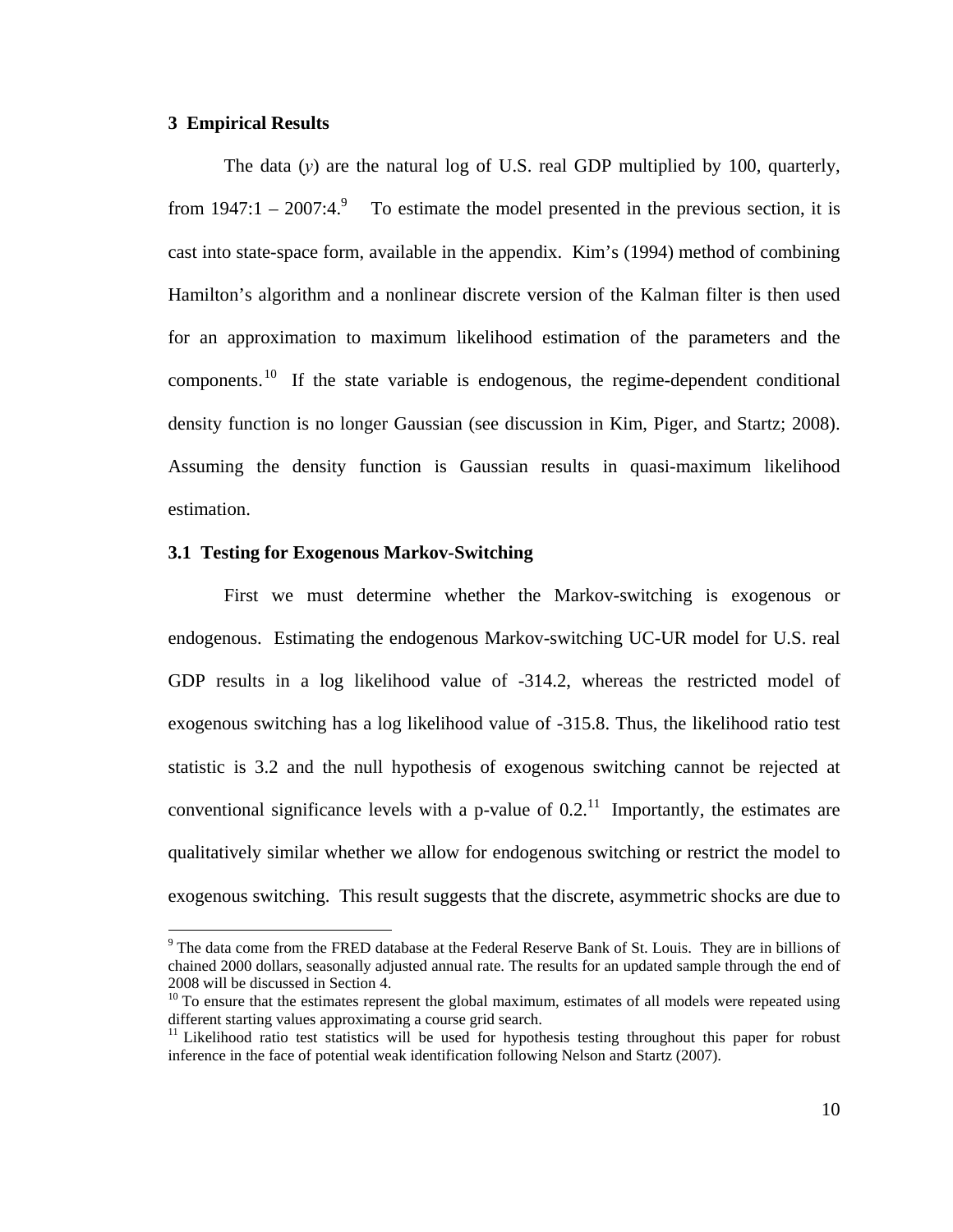a different process than the other shocks that affect output. Furthermore, this result provides support for previous research on U.S. aggregate output which assumed that the Markov-switching was exogenous (e.g. research building on the model of Hamilton, 1989). Finally, the finding that the asymmetric shock is uncorrelated with the permanent innovation suggests that there is no residual asymmetry in the permanent component. Based on this result, the rest of the discussion will focus on the estimates using exogenous Markov-switching, which are presented in the first column of Table 1.

#### **3.2 Testing for Asymmetry**

Including the asymmetric transitory shock appears to represent an improvement over the symmetric UC-UR model, as shown in Table 1, comparing columns (1) and (2). Testing the restriction of a symmetric model, i.e. that  $\gamma = 0$ , the likelihood ratio test statistic is 29.8. This test statistic, however, is nonstandard. In order to establish the statistical significance of this result, a parametric bootstrap test was performed.<sup>12</sup> Data were simulated under the null of no asymmetry, i.e. using the parameter estimates of the symmetric UC-UR model from column 2 of Table 1. The model was re-estimated for each sample under both the null and the alternative to obtain a likelihood ratio test statistic.<sup>13</sup> The bootstrapped p-value, based on 999 bootstrap samples, is 0.01. This suggests that asymmetry is indeed important for explaining the movements in U.S. real GDP.

 $\overline{a}$ 

<sup>&</sup>lt;sup>12</sup> See MacKinnon (2002, 2006) for summaries of bootstrap methods.

<sup>&</sup>lt;sup>13</sup> Di Sanzo (2007) shows that a bootstrap of a likelihood ratio test statistic performs well for testing linearity in Markov Switching models.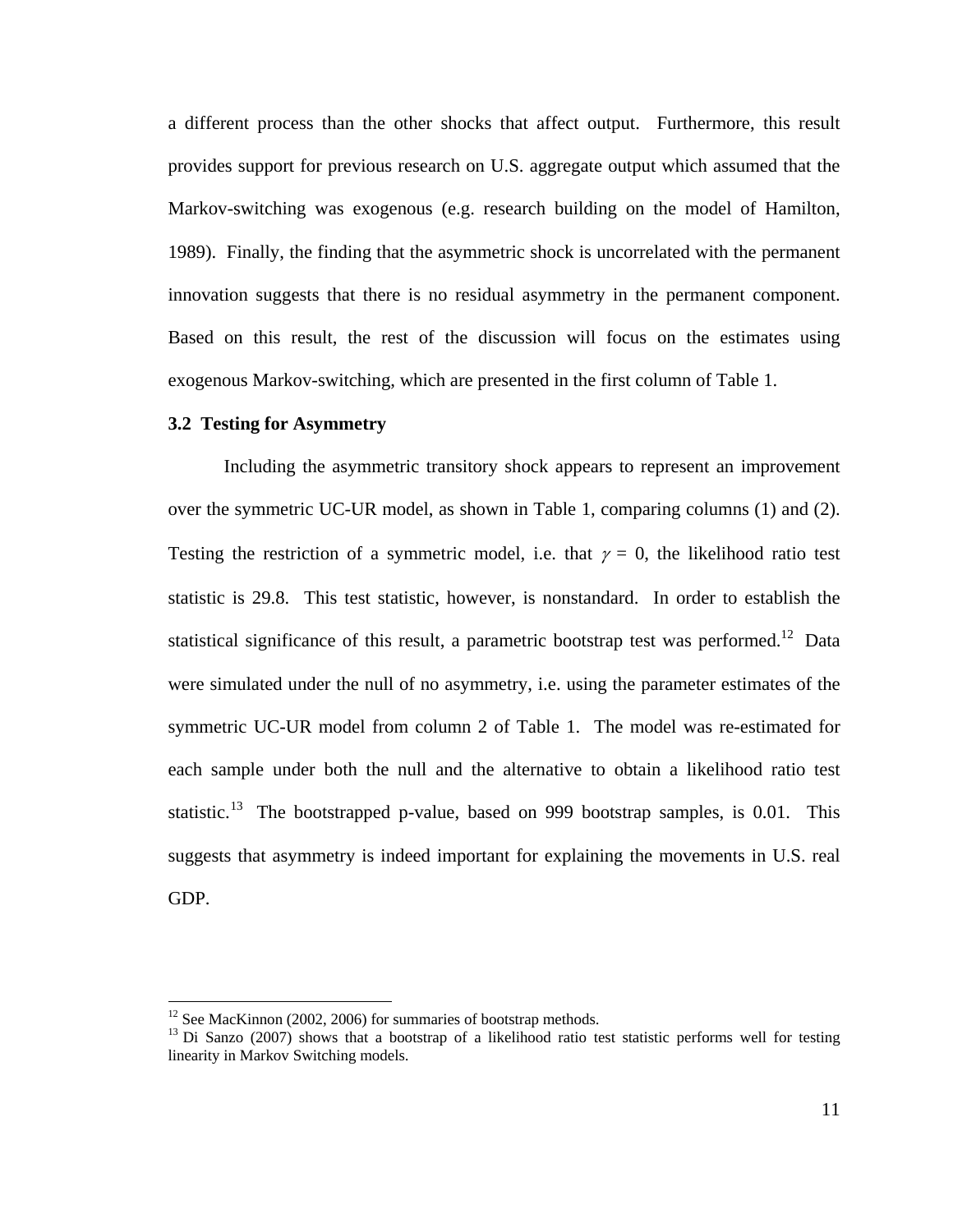#### **3.3 Testing for Correlation**

Including the asymmetric transitory component does not eliminate the correlation between the innovations to the permanent component and the symmetric transitory component. Comparing columns (1) and (3) of Table 1 shows that the restriction of zero correlation between the permanent and symmetric transitory innovations for the asymmetric model (the asymmetric UC-0 model) is rejected, with a p-value for the likelihood ratio test statistic of 0.01. Allowing for correlation between the permanent and symmetric transitory innovations results in more permanent movements than if a zerocorrelation restriction were imposed as in KN's model (note the higher standard deviation of the permanent innovation in the correlated case in column (1) of Table 1 as compared to column  $(3)$ ).

KN further find evidence that for U.S. real GDP there is no symmetric shock to the transitory component once they allow for the discrete, asymmetric shock. Here, however, the symmetric innovation remains important and retains its interpretation from MNZ as an adjustment to permanent shocks. Restricting the variance of the symmetric transitory innovation as well as the correlation between this innovation and the permanent innovation to both be zero results in a log likelihood value of -319.2420. We can therefore reject the restrictions with a p-value of 0.03. Note that this log likelihood value is only slightly smaller than the log likelihood for the asymmetric UC-0 case, thus confirming KN's result. If the correlation between the innovations is restricted to zero, then the symmetric transitory shock is not statistically significant. However, again, the restriction that the correlation can be zero is rejected by the data.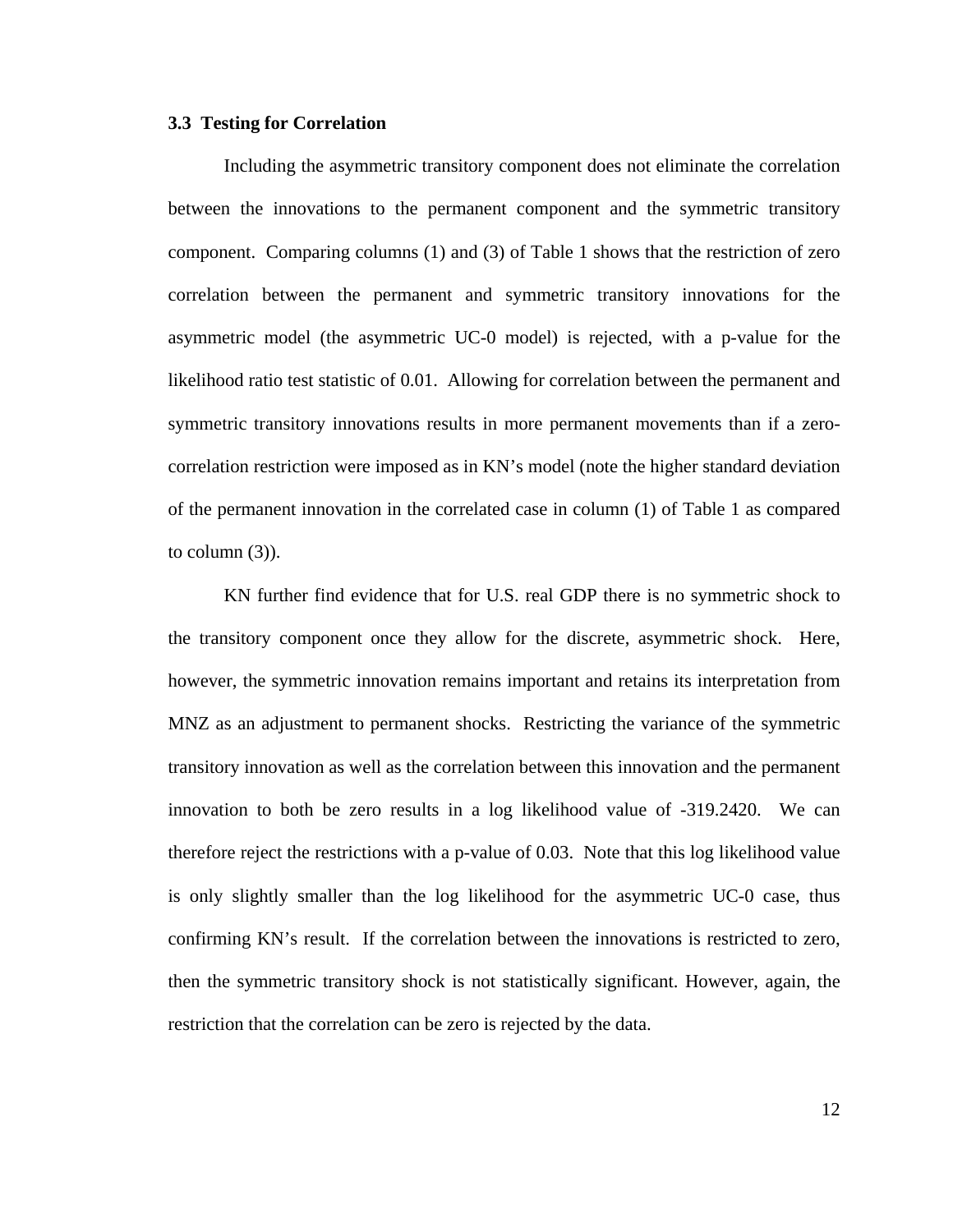#### **3.4 The Estimated Components of U.S. Real GDP**

Panels 1 and 2 of Figure 1 present the filtered estimates of the unobserved components of output based on the exogenous Markov-switching asymmetric UC-UR model. The filtered estimates are used instead of the smoothed estimates because including Markov switching results in smoothed estimates requiring successive approximations, as discussed in KN. These estimates appear to be a hybrid of the symmetric correlated model and the zero-correlation plucking model, as can be seen in Figure 2. The permanent component is more variable than in the zero-correlation case (with the standard deviation of the permanent innovation being more than 1.5 times the size), but there is also more transitory movement, particularly near NBER recession dates, than was found by MNZ.

The difference in the transitory components between the MNZ model and the asymmetric UC-UR model is not due to the symmetric innovation or to the AR parameters, which are similar in the two models. The difference arises due to the inclusion of the asymmetric shock, resulting in movements in the transitory component for the asymmetric UC-UR model between –6.13 to 0.67, whereas the symmetric UC-UR transitory component ranges in value from –1.66 to 1.65.

Including asymmetry in the transitory component results in movements which look much more like Friedman's plucking model than the transitory component of the symmetric UC-UR model. In particular, the transitory component appears to move in general with the business cycle, as indicated by the shaded NBER recession dates. These results are similar to the findings of Morley and Piger (2009) who use a generalization of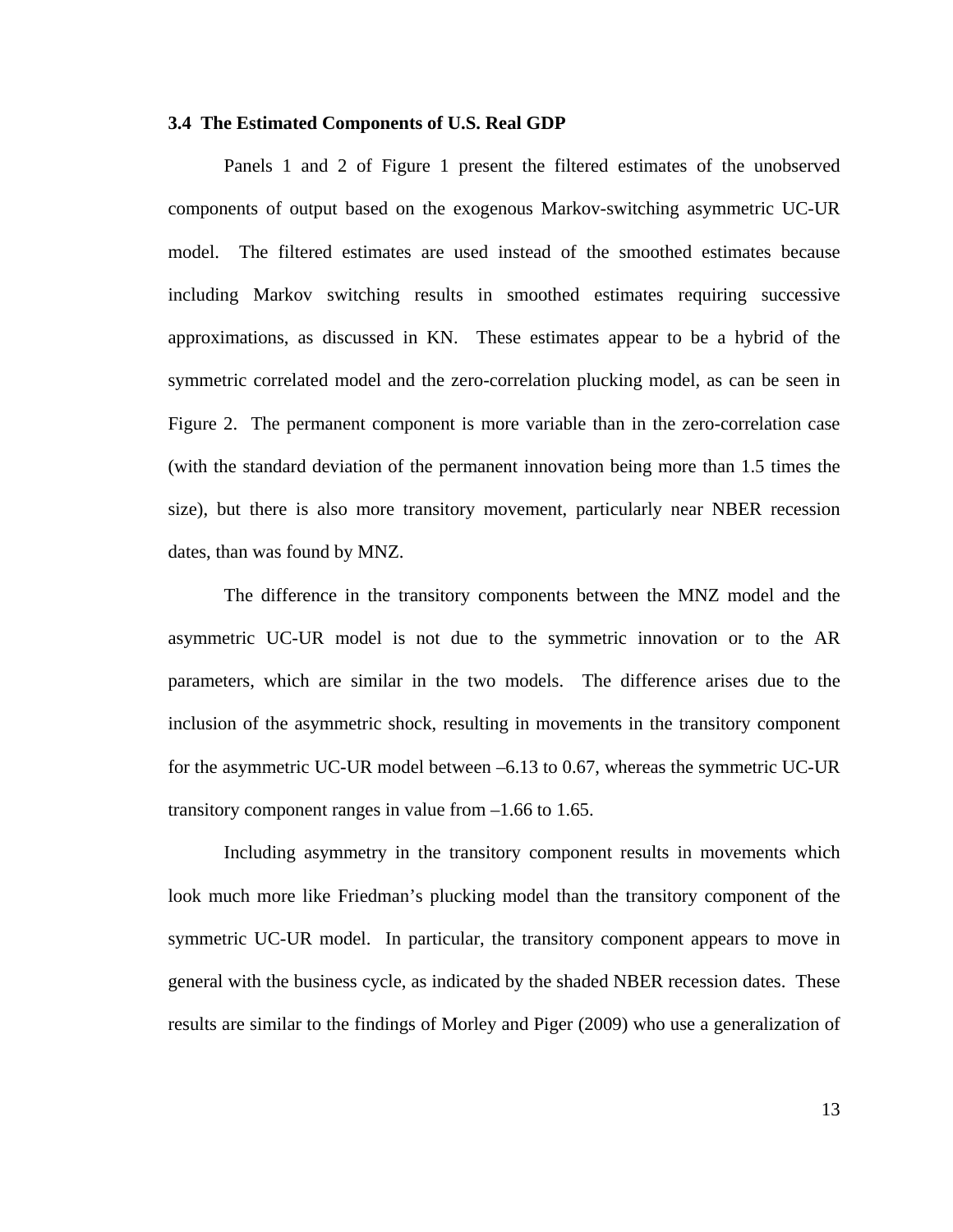the Beveridge-Nelson (1981) decomposition for processes in which both trend and cycle can be regime switching (based on Morley and Piger 2008).<sup>14</sup> This similarity should not be surprising since MNZ show that in the symmetric case, a correlated unobserved components model produces the same estimated components as the Beveridge-Nelson (1981) decomposition for the same forecasting model. Morley and Piger's approach, combined with the 'bounce-back' model of Kim, Morley, and Piger (2005) allows regime switches into recessions to have permanent and/or transitory effects, but they find that regime switches have largely transitory effects, as is assumed here.<sup>15</sup>

Even though Panel 1 of Figure 2 looks more like Panel 3 than Panel 2, there are also important differences due to the allowance of correlation. The estimates of the asymmetric UC-UR model suggest that each recession differs in terms of the contribution of permanent and transitory movements. These results are similar to the results from Kim and Murray's (2002) multivariate model of monthly indicators. They specifically allow for there to be differences in the role of permanent versus transitory movements for different recessions and find that each recession indeed differs. In particular, rather than finding that all recessions are characterized by asymmetric transitory movements, Panel 1 suggests that only six out of the last ten recessions are clearly characterized by transitory movements. The two types of recessions will be discussed further in Sections 3.5 and 3.6.

 $\overline{a}$ 

<sup>&</sup>lt;sup>14</sup> Clarida and Taylor (2003) also extend the Beveridge-Nelson decomposition to nonlinear processes. They apply their methodology to US GNP using the Beaudry and Koop (1993) form of nonlinearity. They show that estimates of their nonlinear model appear to better match the NBER-dated peaks and troughs as compared to linear models.

<sup>&</sup>lt;sup>15</sup> Kim, Morley, and Piger (2005) find that allowing for an asymmetric 'bounce-back' effect results in a much smaller permanent effect of recessions as compared to Hamilton's (1989) model.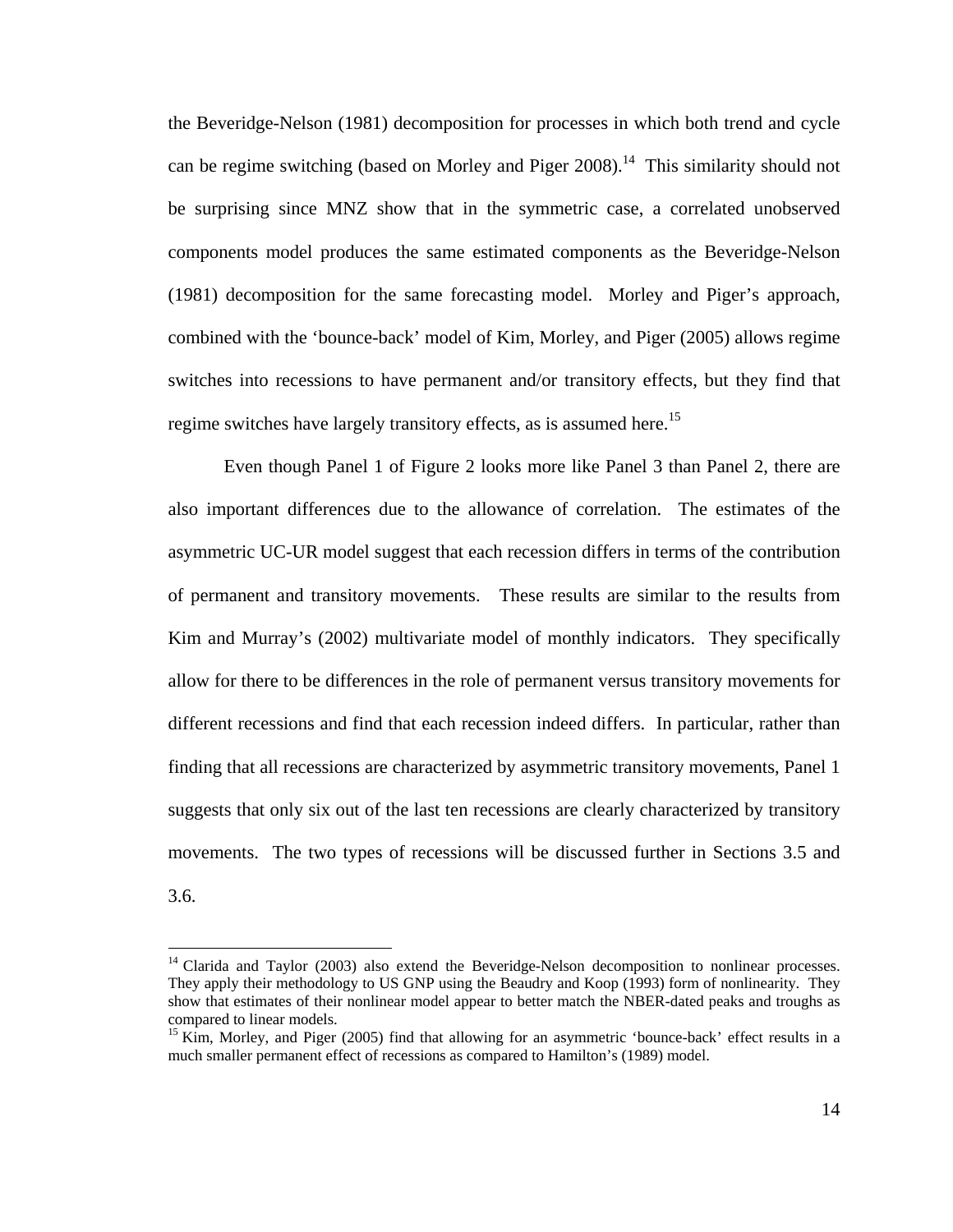The asymmetric shocks only occur occasionally, so they do not explain a large amount of the variance of the series, but they are large and significant. The estimated variances of the innovations to the permanent and transitory components from the asymmetric model are not significantly different from those of the symmetric model (the no switching estimate in Table 1 column (2)). Based on the estimates of *p* and *q* presented in column (1) of Table 1, the expected duration of State 1 (i.e. when the mean of the transitory component is negative) is approximately 3.5 quarters, whereas the expected duration of State 0 is almost 32 quarters. Other research has also found that transitory movements may only explain a small, but important, portion of the variance of U.S. real GDP. Using an innovation regime-switching model, Kuan, Huang, and Tsay (2005) conclude that unit-root nonstationarity dominates in almost 85% of the sample periods, with 33 stationary periods that closely match the NBER dating of recessions.

One movement which appears in the symmetric transitory component (and also in the permanent component due to the negative correlation) deserves some attention. From 1978:2 to 1979:1, we observe the largest symmetric transitory movement in the sample. At first glance, this movement, as seen in Panel 2 of Figure 1, may appear to be due to an asymmetric transitory shock, but Panel 3 shows that there is at most a probability of 0.1 of such a shock for this time period. Panel 1 also shows that at this point in the sample the permanent component appears to spike away from the series. Forecasters predicted that due to the oil shock in 1978, there should follow a recession analogous to the recession following the 1973 oil shock. The brief permanent movement above the series may perhaps be explained by changes in consumer behavior in response to the oil shock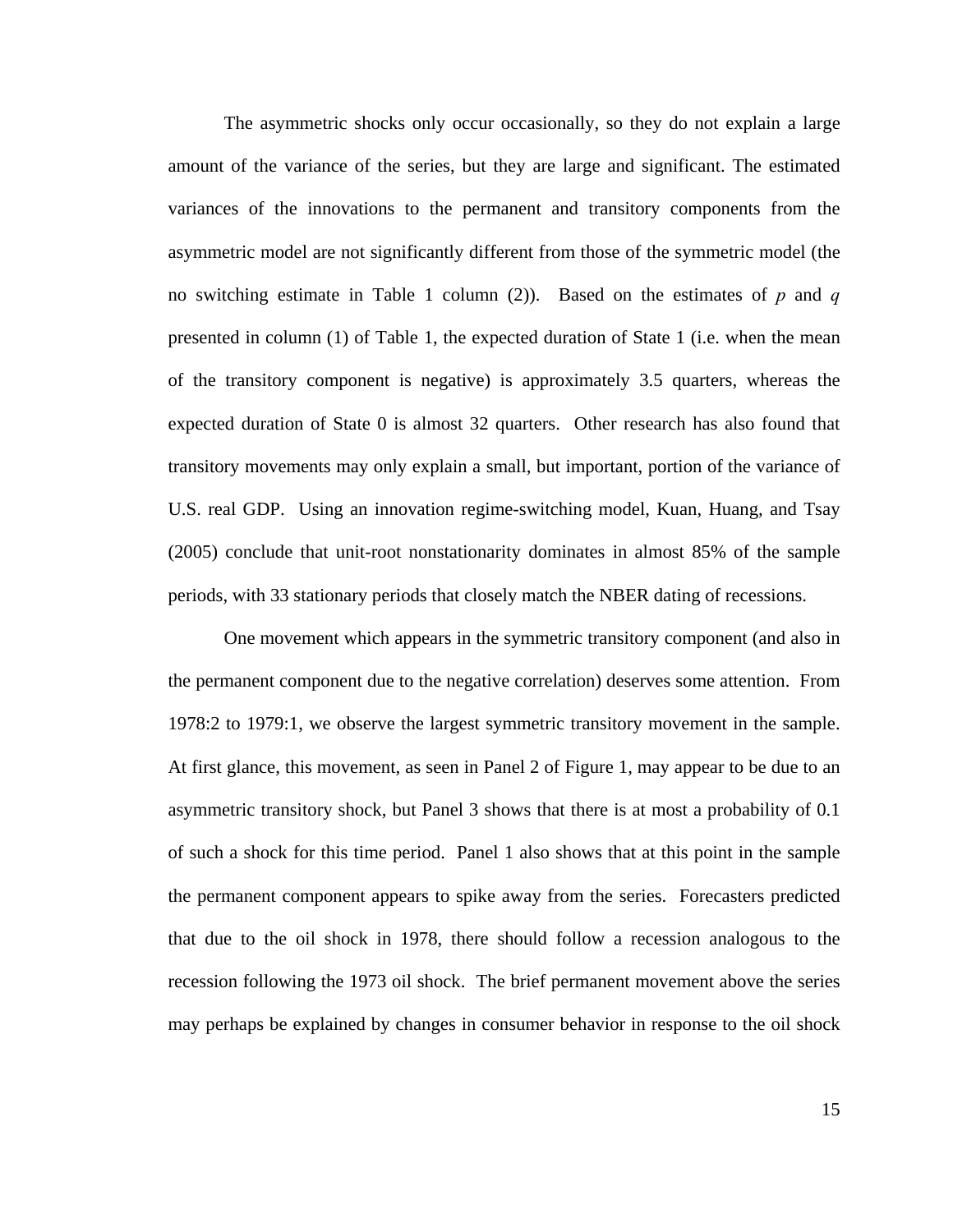(Goldfarb, Stekler, and David, 2005). The movement in the transitory component shows simply that the series did not adjust immediately to the permanent movement, resulting in the transitory gap between the permanent component and the series.

#### **3.5 The "Pluck" Recessions**

Although rare, the asymmetric shocks appear important in a few key episodes. These episodes are represented in Panel 3 of Figure 1. This panel presents the probabilities of asymmetric shocks to the transitory component of real GDP. There is some positive probability of a transitory asymmetric shock for all of the NBER-dated recessions, with six of the ten recessions in the sample having probability greater than 0.5. Figure 1 shows that for the recessions characterized by asymmetric shocks the series drops below the permanent component. These recessions have the appearance of a pluck as described by Friedman such that the permanent component appears to be a ceiling and the series is temporarily "plucked" away from that ceiling. As discussed by Friedman (1993) and KN, models that emphasize monetary or other demand-oriented shocks may be more appropriate for explaining these recessions.

#### **3.6 The "No-Pluck" Recessions**

The no-pluck recessions appear to represent a different type of recession from those characterized by asymmetric shocks. The four recessions where the probability of an asymmetric transitory shock remains below 0.5 are 1969:4 – 1970:4, 1973:4 – 1975:1,  $1990:3 - 1991:1$ , and  $2001:1 - 2001:4$ . For these recessions, the movement is in general largely permanent, as can be seen in Figure 1. In fact, for the 2001 recession, the transitory component remains positive for the entire recession. In the other three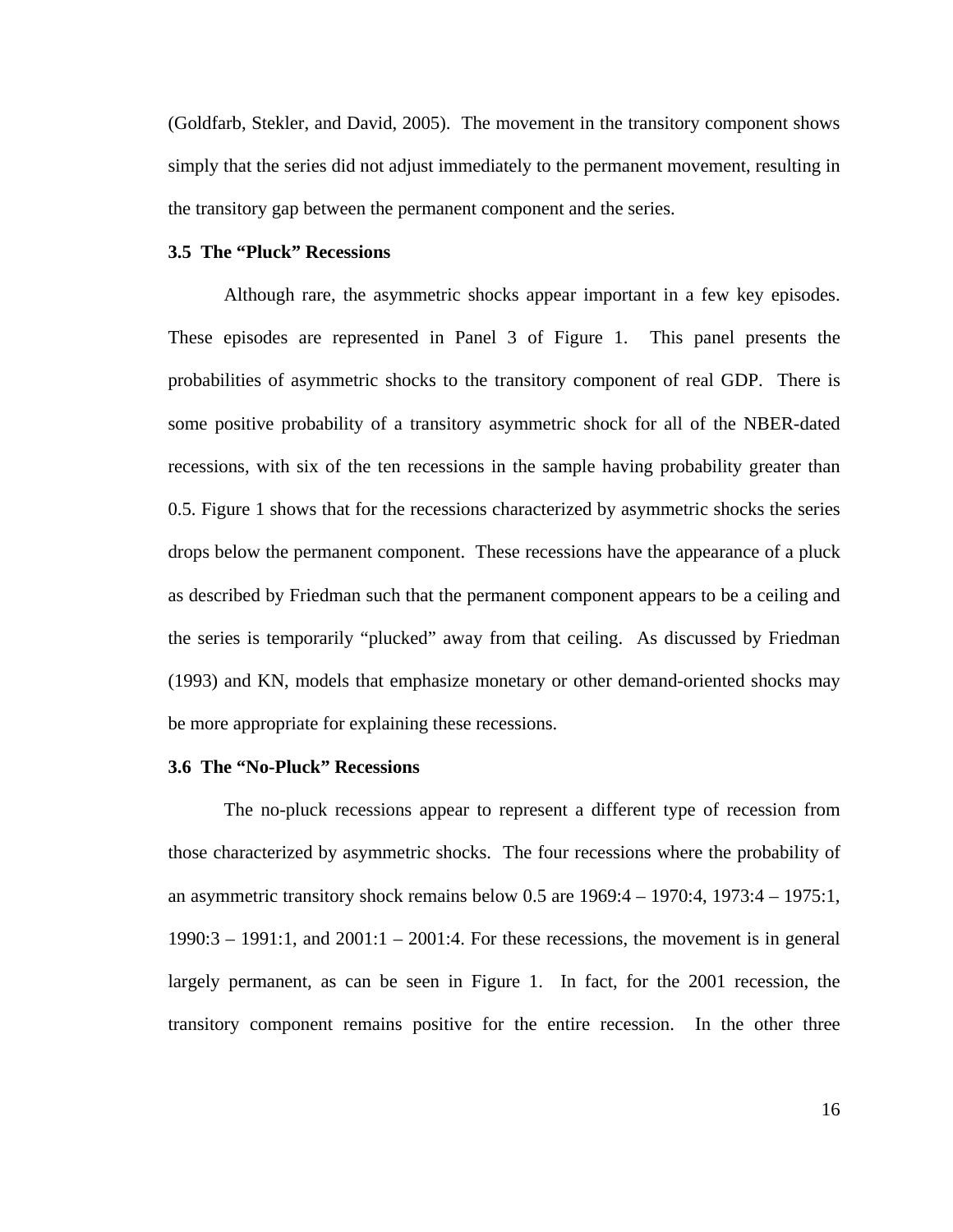recessions without asymmetric shocks, however, there is a noticeable peak-to-trough movement in the transitory component, but it is smaller in general than in the recessions that experienced asymmetric shocks.

The recession which occurred in 1973:4 – 1975:1 appears quite close to the cutoff with a probability of 0.44. The remaining three no-pluck recessions were classified by Koenders and Rogerson (2005) as the three recessions characterized by jobless recoveries. These recessions therefore appear to have different features than the "pluck" recessions. In addition, for the 1969 – 1970 and 1990 – 1991 recessions, forecasters had particular difficulty predicting them, as discussed in Enzler and Stekler (1971) and Fintzen and Stekler (1999). Since the permanent component captures the unpredictable movements of the series, it is not surprising that these two recessions appear to be largely captured by the permanent component. Kim and Murray (2002) and French (2005) also find that the 1990-91 recession does not appear as a transitory movement. The 1973 – 1975 recession is often characterized as caused by a permanent shock due to the behavior of OPEC at the time.<sup>16</sup> Finally, for the 2001 recession, other econometric models also find that this recession looks different than other recessions (e.g. Kim, Morley, and Piger, 2005, and French, 2005), perhaps because it was particularly mild.

#### **3.7 Robustness Checks**

1

Two possible structural changes in U.S. real GDP need to be examined more carefully before accepting the results of this model. First, there may have been a

<sup>&</sup>lt;sup>16</sup> The other "oil-shock" recession in 1979-1980 does appear to be characterized by an asymmetric transitory shock. Abel and Bernanke (2005, page 326**)** argue that people expected the oil shock of 1973 – 1975 to have permanent effects, but expected the shock of 1979 – 1980 to only have temporary effects. They note as evidence that the real interest rate rose in 1979 – 1980 whereas in 1973 – 1974 it did not. Friedman (1993) suggests that oil shocks may also be asymmetric shocks.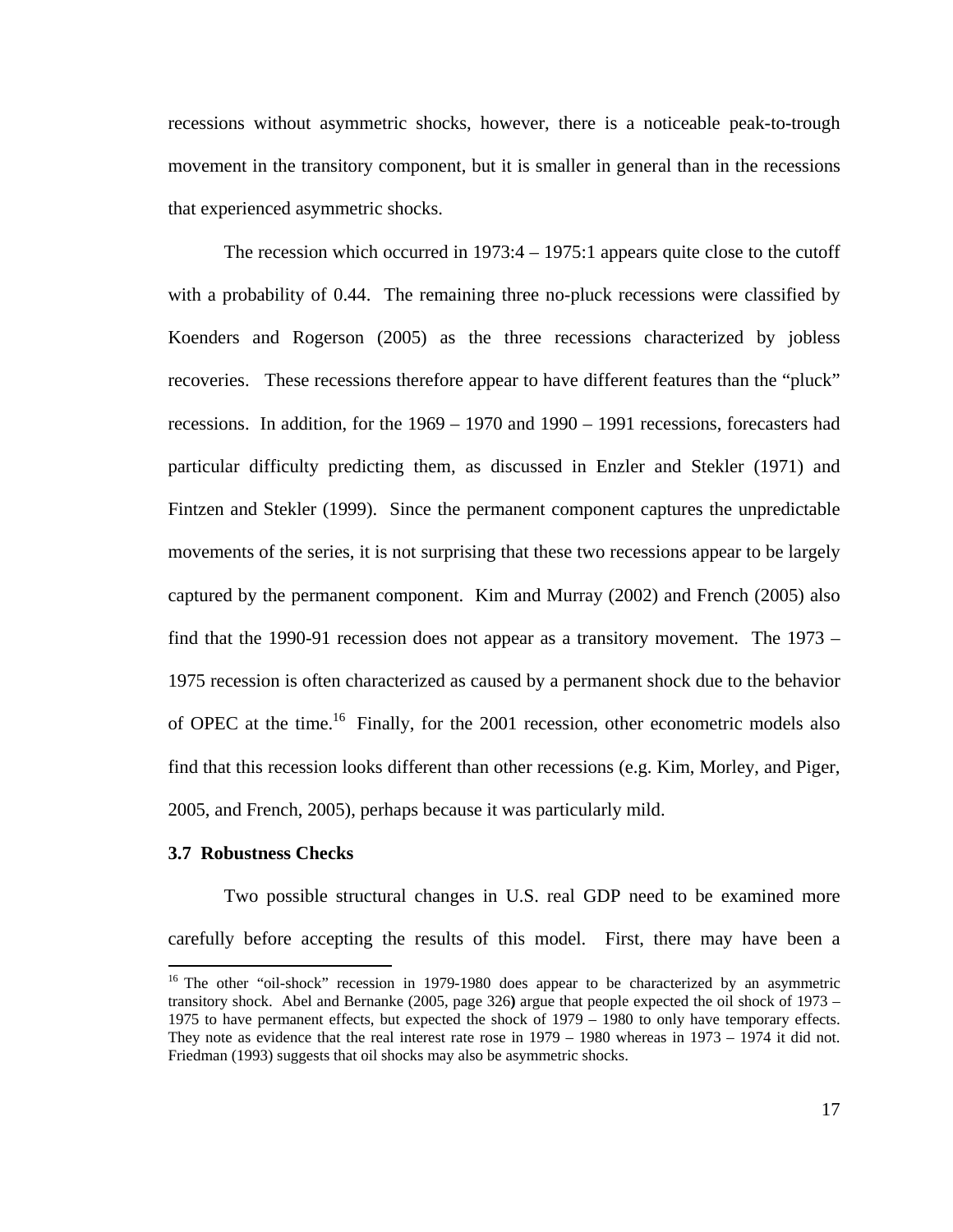structural break in the drift term of the permanent component in the early 1970s (Perron, 1989, and Perron and Wada, 2006). Second, GDP growth experienced a significant volatility reduction in 1984, otherwise known as the Great Moderation (Kim and Nelson, 1999c, and McConnell and Perez-Quiros, 2000). This section presents evidence that the results of this model are robust to allowing for these changes in U.S. real GDP. Most importantly, the finding of which recessions are "pluck" recessions does not change with any of these changes to the model.

#### **3.7.1 Structural Break in the Drift Term**

Including a structural break in the drift term  $(\mu)$  in 1973, Perron and Wada (2006), show that the results for MNZ's symmetric model change significantly. In particular, the estimated permanent component of U.S. real GDP reduces to a deterministic trend with a single structural break. Table 2 presents estimates including a structural break in the drift term in 1973, and shows that the results of the asymmetric UC-UR model are robust to this break. In fact, in the asymmetric model the restriction of no structural break in the drift term of the permanent component is not rejected at the 5% level. A break in γ*,* the size of the asymmetric shock, (along with a break in the drift term) in 1973 was also found to be insignificant with no qualitative difference in the results. Furthermore, testing for a structural break at an unknown date between 1965 and 1975 found no significant break dates based on the test given in Andrews (1993). Finally, searching for a joint break in the drift term and the size of the asymmetric shock at the same time did not change these results. These results suggest that once the asymmetry in the transitory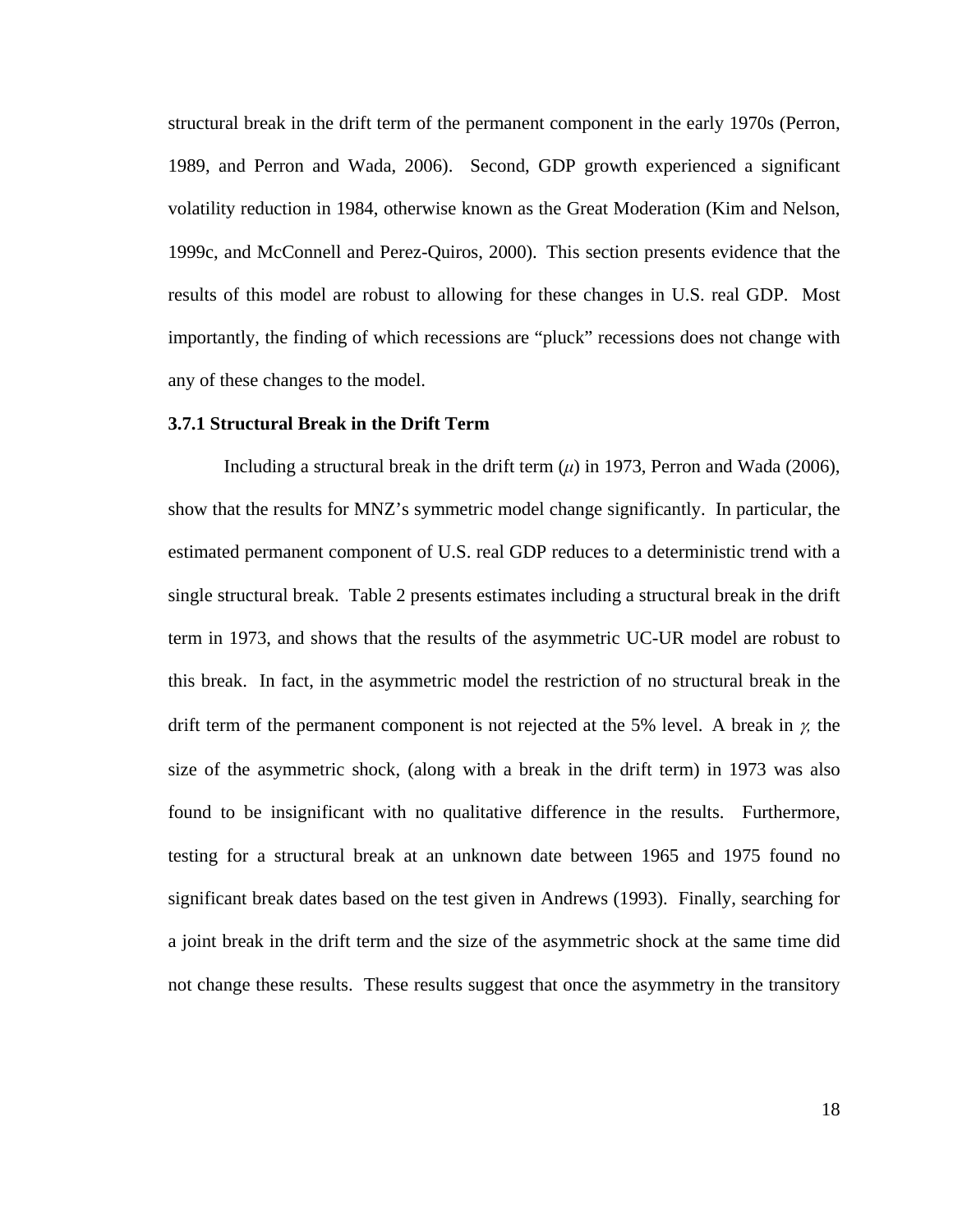component is taken into consideration, the role of a structural break in the drift term is greatly diminished.

## **3.7.2 The Great Moderation**

 $\overline{a}$ 

Table 3 presents the estimates allowing for a structural break in the covariance matrix in the first quarter of 1984 to capture the reduced volatility in the growth rate of U.S. real GDP known as the Great Moderation.<sup>17</sup> This break is statistically significant, but it does not change any of the main results or figures presented in the previous sections, nor does it significantly affect parameters other than those in the covariance matrix.

The estimated elements of the covariance matrix are, however, independently interesting. Previous research has primarily focused on the reduction in the volatility of the growth rate of GDP (starting with Kim and Nelson, 1999c, and McConnell and Perez-Quiros, 2000). The estimates presented in Table 3 show the change in the standard deviation of the permanent innovation, the standard deviation of the temporary innovation, and the correlation between the two innovations.The volatility reduction appears for both the permanent and transitory innovations. The post-1983 variance of the permanent component is less than 85% of the pre-1984 variance. The post-1983 variance of the transitory component is less than 70% of the pre-1984 variance. The correlation parameter, however, increased in absolute value after 1983. This change in the correlation may be interpreted either as an increase in the importance of adjustments to

<sup>&</sup>lt;sup>17</sup> See Stock and Watson, 2002, for a discussion of the evidence and the potential explanations for the Great Moderation.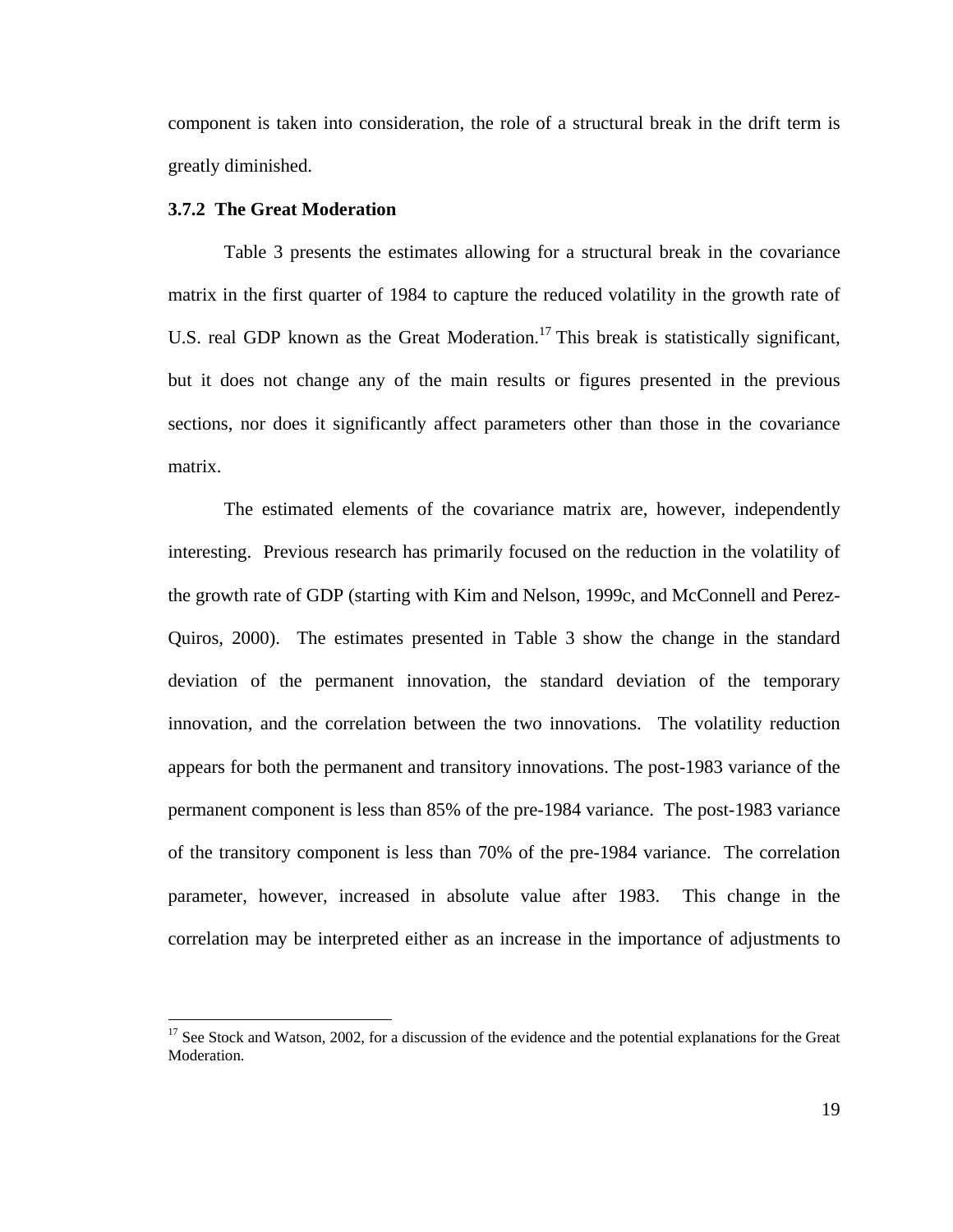permanent movements in driving the transitory innovations after 1983, or equivalently as a decrease in the importance of other transitory shocks.

Estimating a model allowing for a break in the size of the shock in 1984 (with or without also allowing for a change in the covariance matrix) results in an asymmetric model before 1984, but reduces to the symmetric MNZ model post-1983. These results are thus similar to the full sample estimates which also find no asymmetric shocks after 1983, based on a cutoff probability of 0.5. Estimating the full model with only the 1947:1 – 1983:4 sample also resulted in estimates that are remarkably similar to the full sample results. These results are similar to Kim (2008) who finds that U.S. output persistence has increased since 1984 due not to a change in autoregressive parameters but rather because recessions post-1984 appear to be characterized by permanent movements.

# **4 Exploring the Recession that began in 2007**

According to the NBER Business Cycle Dating Committee, another recession began for the U.S. in the fourth quarter of 2007. As of this writing, three questions arise when updating the dataset to include data for 2008: 1) Will the information from the current recession change our view of recessions more generally? 2) Will the current recession appear to be a "pluck" recession? 3) If it is a "pluck" recession, when will the model identify to be the beginning of the "pluck"? Two caveats must also be mentioned when exploring these further results. First, although the data released for 2008 by the Bureau of Economic Analysis (BEA) are called "final" in the BEA's terminology, they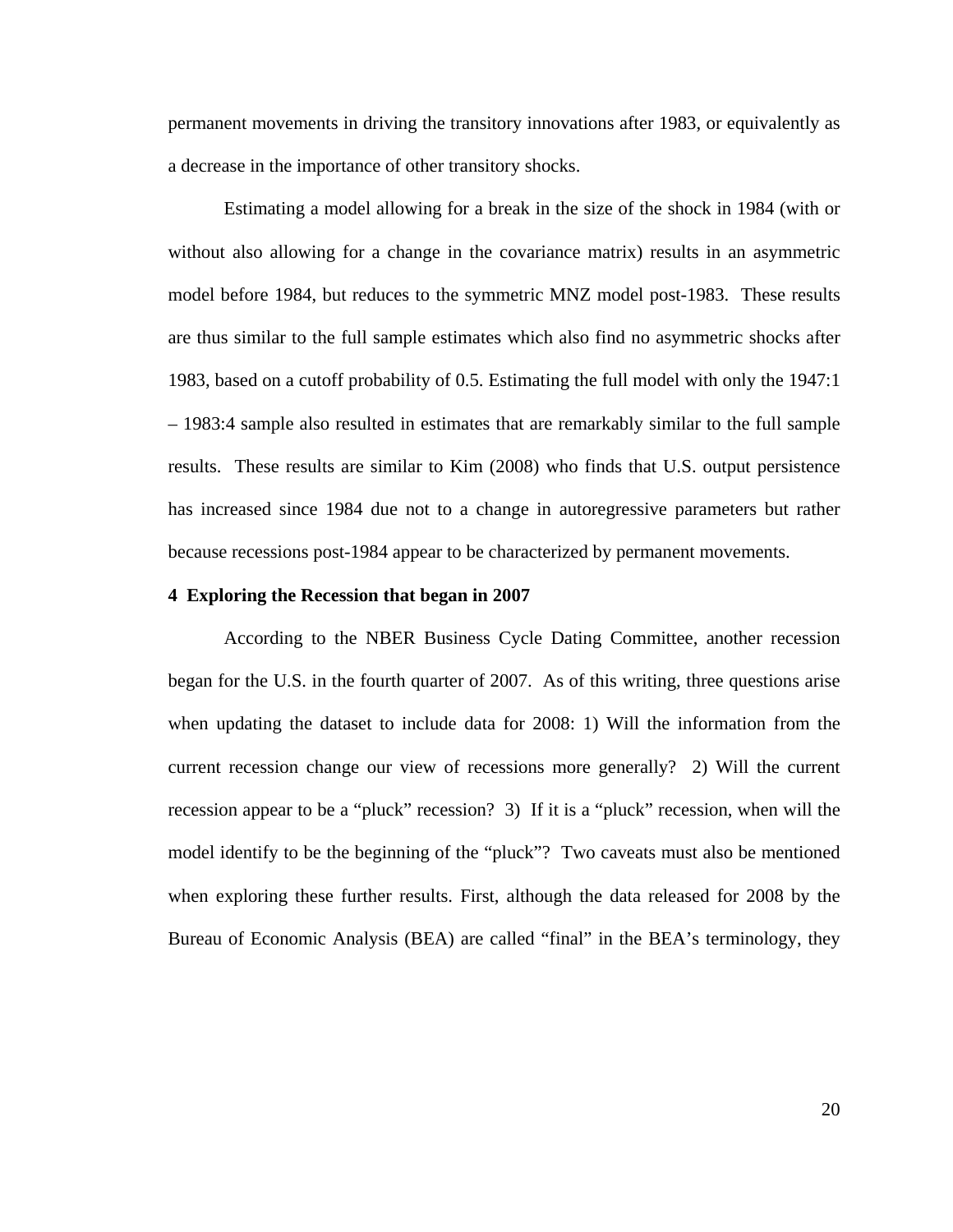have not yet undergone the annual revisions that occur each year in July.<sup>18</sup> Therefore, these data are subject to further revision as compared to the dataset through 2007. Second, the current recession does not yet appear to have ended, so results may change dramatically with future information on the anticipated recovery.

Despite the caveats, the current recession (as of this writing) is clearly an interesting application of this model. Therefore, Figure 3 presents the updated probabilities of exogenous asymmetric shocks when we include the 2008 data. As can be seen by comparing Figure 3 with Panel 3 of Figure 1, the addition of the 2008 data does not change our inferences about the prior recessions based on the estimates through 2007. In fact, all of the parameter estimates are quantitatively and qualitatively similar to those for the model estimated through 2007 both with and without the structural breaks discussed previously.

What is perhaps more interesting is to explore the inferences regarding the current recession. The probabilities presented in Figure 3 suggest that a "pluck" recession began in the fourth quarter of 2008. This dating is quite specific according to the model with probabilities of a pluck in the first three quarters of 2008 all being less than 0.05, but the probability rises to 0.84 for the fourth quarter. These results suggest that the first part of the current recession could be characterized as a "no-pluck" recession, with the "pluck" aspect of this recession beginning in the forth quarter of 2008. This is illustrated in Figure 4 where the permanent component drops below the real GDP series in the fourth

 $\overline{a}$ 

<sup>&</sup>lt;sup>18</sup> In addition, in July 2009 the BEA will perform a benchmark revision of the national income and product accounts (NIPAs). The last comprehensive revision was released in December 2003. For a discussion of how this may change the GDP data, see Seskin and Smith (2009).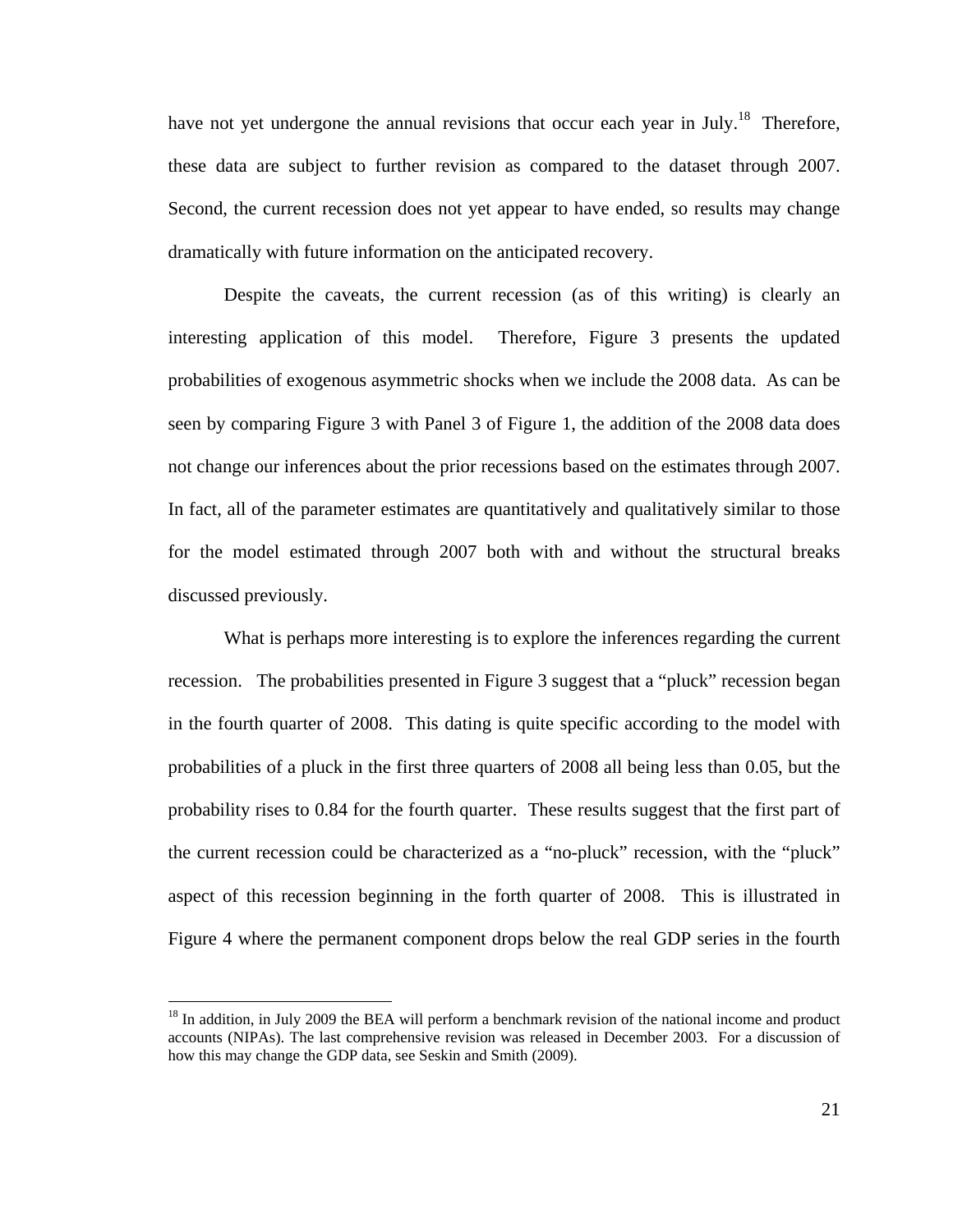quarter of 2007 and then the series plunges below the permanent component as we move into the fourth quarter of 2008. If this recession follows historical patterns, the model suggests that the transitory part of the recession will be over in approximately 3.5 quarters.

#### **5 Conclusions**

This paper has developed and estimated an unobserved components model, the asymmetric UC-UR model, which is a generalization of Morley, Nelson, and Zivot's (2003, MNZ) correlated unobserved components model, allowing for asymmetry. This model allows for correlation between the innovations to the components as well as for asymmetry in the transitory component. The asymmetry is modeled using Markovswitching in the transitory component in the spirit of Kim and Nelson's (1999, KN) version of Friedman's (1993) plucking model. The results suggest there exists a ceiling of maximum feasible output that is well-approximated by a random walk, but that occasionally (for at least seven of the last eleven U.S. recessions), output is "plucked" away from this ceiling by an exogenous transitory shock. In particular, the recession than began December of 2007 according to the NBER business cycle dating committee appears to be characterized by a "pluck" beginning in the fourth quarter of 2008.

The estimates of the asymmetric UC-UR model suggest that allowing for both correlation and asymmetry yields considerably different results from both the symmetric correlated unobserved components model of MNZ and the asymmetric uncorrelated unobserved components model of KN. The permanent component is more variable than in the zero-correlation case, but there is also more transitory movement, particularly near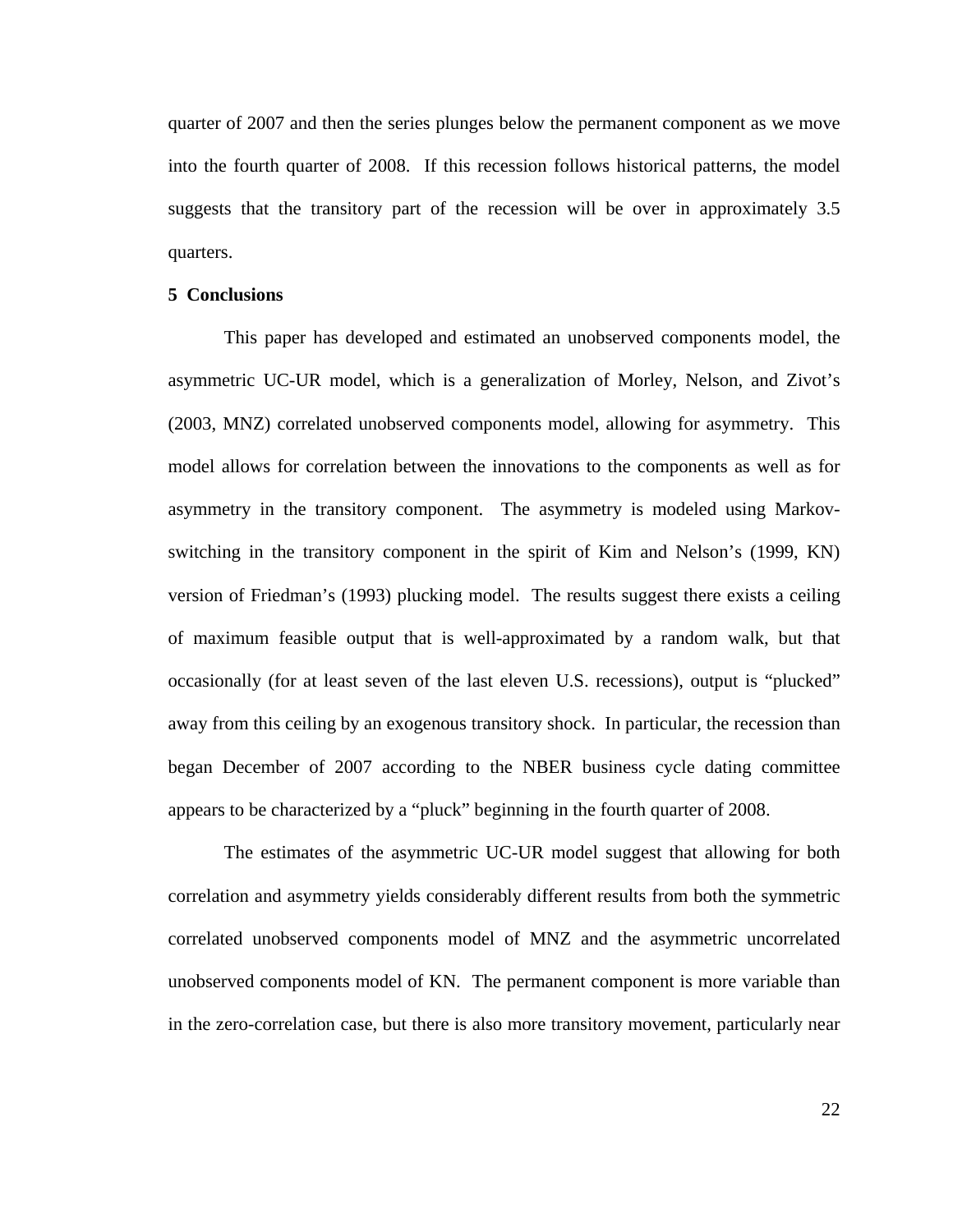NBER recession dates, than was found by MNZ. Further, the transitory asymmetric shocks appear to be exogenous, suggesting that they are due to a different process than the "normal times" movements in the economy. There remain, however, significant permanent movements in the series, and the permanent innovations are negatively correlated with the symmetric transitory innovations. These results are robust to allowing for structural breaks to control for the mean growth slowdown of the early 1970s as well as for the variance reduction in 1984.

The results presented here suggest that exogenous transitory shocks may be important for most recessions, but that U.S. real GDP experiences more permanent movements than what might be expected based on conventional business cycle models. These results indicate that there may be different types of recessions with different underlying causes. These different causes may have important policy implications.<sup>19</sup> In particular, this paper adds to the growing research arguing that policy should take into consideration the importance of asymmetric shocks. As discussed by De Long and Summers (1988), the presence of asymmetric shocks suggests that policy addressed at reducing these shocks may be able to lessen the impact of recessions without reducing peaks. Policy could thus increase the average level of output, rather than just reduce its volatility.

 $\overline{a}$ 

 $19$  One possible research agenda to follow would be to consider the suggestion of Hamilton (2005) that the volatility of interest rates may play an important role in causing asymmetric shocks. He finds that many, but not all, economic downturns are accompanied by a change in the dynamic behavior of short-term interest rates. Another reasonable direction to follow is to try to determine if the asymmetric shocks are monetary, as suggested by Friedman (1993).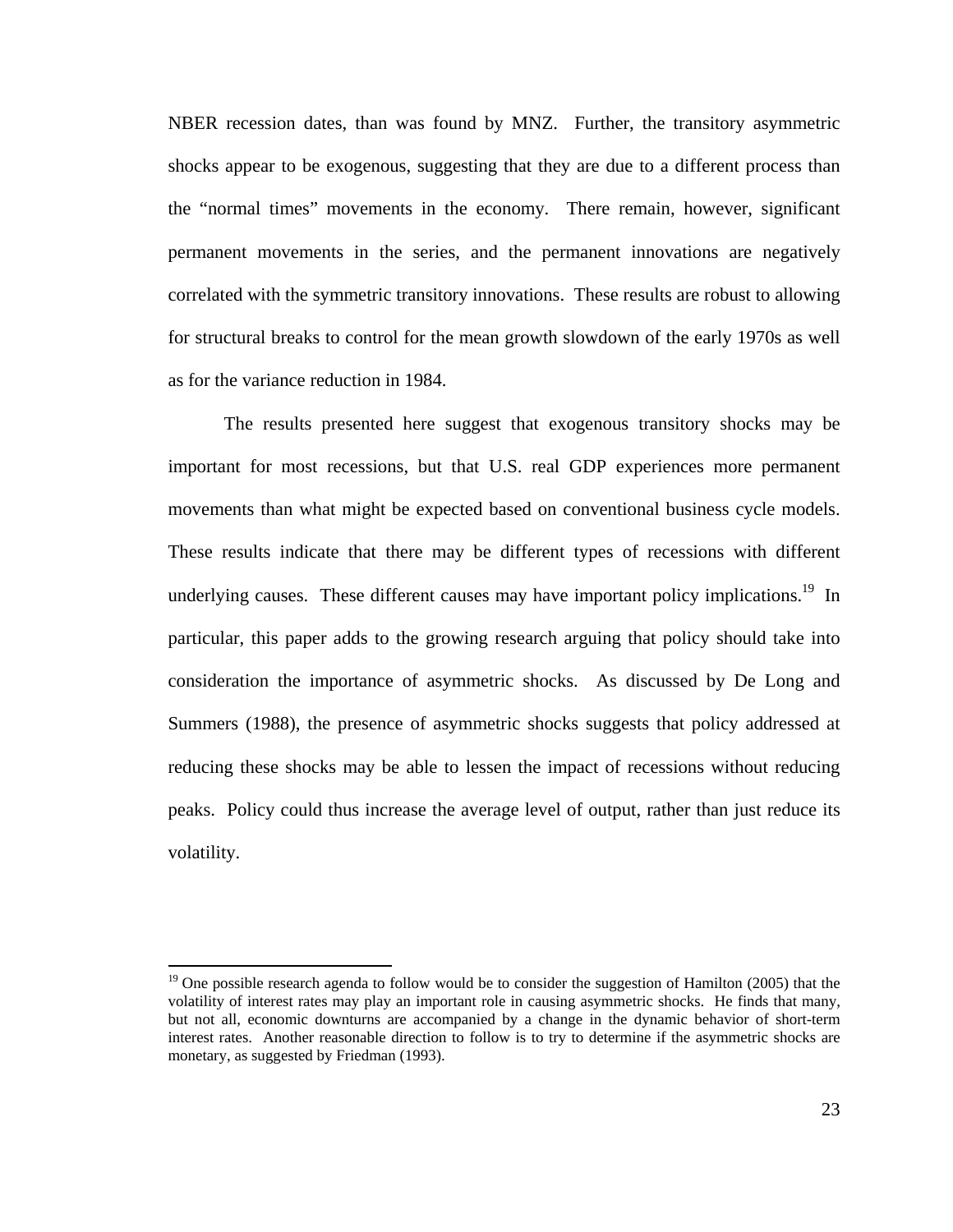# **Appendix: State Space Form**

In state-space form the series can be represented as follows:

Observation Equation:  $|y_t| = |1 \ 1 \ 0|$  $\overline{\phantom{a}}$  $\overline{\phantom{a}}$  $\overline{\phantom{a}}$ ⎦ ⎤  $\mathsf{L}$  $\mathsf{L}$ ⎣  $\mathsf{L}$ ≡ −1 1 1 0 *t t t t c*  $y_t = \begin{vmatrix} 1 & 1 & 0 \end{vmatrix} c$ τ . State Equation:  $\begin{vmatrix} c_i \end{vmatrix} = \begin{vmatrix} \mathcal{S}_i \end{vmatrix} + \begin{vmatrix} 0 & \phi_1 & \phi_2 \end{vmatrix} + \begin{vmatrix} c_{i-1} \end{vmatrix} + \begin{vmatrix} 0 & 1 \end{vmatrix} + \begin{vmatrix} r_i \end{vmatrix}$  $\left| \frac{\eta_t}{c} \right|$ ⎣  $\mathsf{L}$  $\overline{\phantom{a}}$ ⎥ ⎥  $\overline{\phantom{a}}$ ⎤  $\mathsf{L}$  $\mathsf{I}$ ⎣  $\mathsf{L}$ +  $\overline{\phantom{a}}$  $\overline{\phantom{a}}$  $\overline{\phantom{a}}$ ⎦  $\overline{\phantom{a}}$  $\mathsf{I}$  $\vert$  $\vert$ ⎣  $\vert$  $\overline{\phantom{a}}$  $\overline{\phantom{a}}$  $\overline{\phantom{a}}$ ⎦  $\overline{\phantom{a}}$  $\mathsf{I}$  $\lfloor$  $\mathsf{I}$ ⎣  $\vert$ +  $\overline{\phantom{a}}$  $\overline{\phantom{a}}$  $\overline{\phantom{a}}$ ⎦ ⎤  $\mathsf{I}$  $\vert$  $\vert$ ⎣  $\vert$ =  $\overline{\phantom{a}}$  $\overline{\phantom{a}}$  $\overline{\phantom{a}}$ ⎦  $\overline{\phantom{a}}$  $\mathsf{I}$  $\vert$  $\vert$ ⎣  $\vert$ − − − − *t t t t t t t t t c*  $S_t$  + 0  $\phi_1$   $\phi_2$   $c$ *c*  $c_{t}$   $= |\mathcal{B}_{t}| + |0 \phi_{1} \phi_{2}| c_{t-1} + |0 \theta_{1}| \frac{\partial}{\partial t}$ η τ  $\gamma S_{i}$  | + | 0  $\phi_{i}$   $\phi_{j}$  $\tau$ ,  $\mu$ 0 0 0 1 1 0 0 1 0 0 1 0 0  $0 \quad 0 \quad 1 \quad 0 \quad 0 \quad c_{t-2}$ 1 1  $y_1$   $y_2$ 1

Variance-Covariance Matrix:

In the case of exogenous switching:

$$
E\left(\begin{bmatrix} \eta_t \\ \varepsilon_t \end{bmatrix} \begin{bmatrix} \eta_t & \varepsilon_t \end{bmatrix}\right) = \begin{bmatrix} \sigma_{\eta}^2 & \sigma_{\eta\varepsilon} \\ \sigma_{\eta\varepsilon} & \sigma_{\varepsilon}^2 \end{bmatrix}.
$$

In the case of correlation between the state variable and the other innovations the variance-covariance matrix becomes:

⎦

.

$$
\operatorname{var}\left(\begin{bmatrix} \eta_t \\ \varepsilon_t \end{bmatrix} | S_t = i, S_{t-1} = j, I_{t-1} \right) =
$$
\n
$$
\begin{bmatrix}\n\sigma_{\eta}^2 - \sigma_{\eta w}^2 M_{ij} (M_{ij} + a_0 + a_1 S_{t-1}) & \sigma_{\eta \varepsilon} - \sigma_{\eta w} \sigma_{\omega w} M_{ij} (M_{ij} + a_0 + a_1 S_{t-1}) \\
\sigma_{\eta \varepsilon} - \sigma_{\eta w} \sigma_{\omega w} M_{ij} (M_{ij} + a_0 + a_1 S_{t-1}) & \sigma_{\varepsilon}^2 - \sigma_{\omega w}^2 M_{ij} (M_{ij} + a_0 + a_1 S_{t-1})\n\end{bmatrix}
$$

where  $a_0$  and  $a_1$  come from the equation for S<sup>\*</sup> in equation (6) from Section 2.1 and the Mij are also defined as in Section 2.1.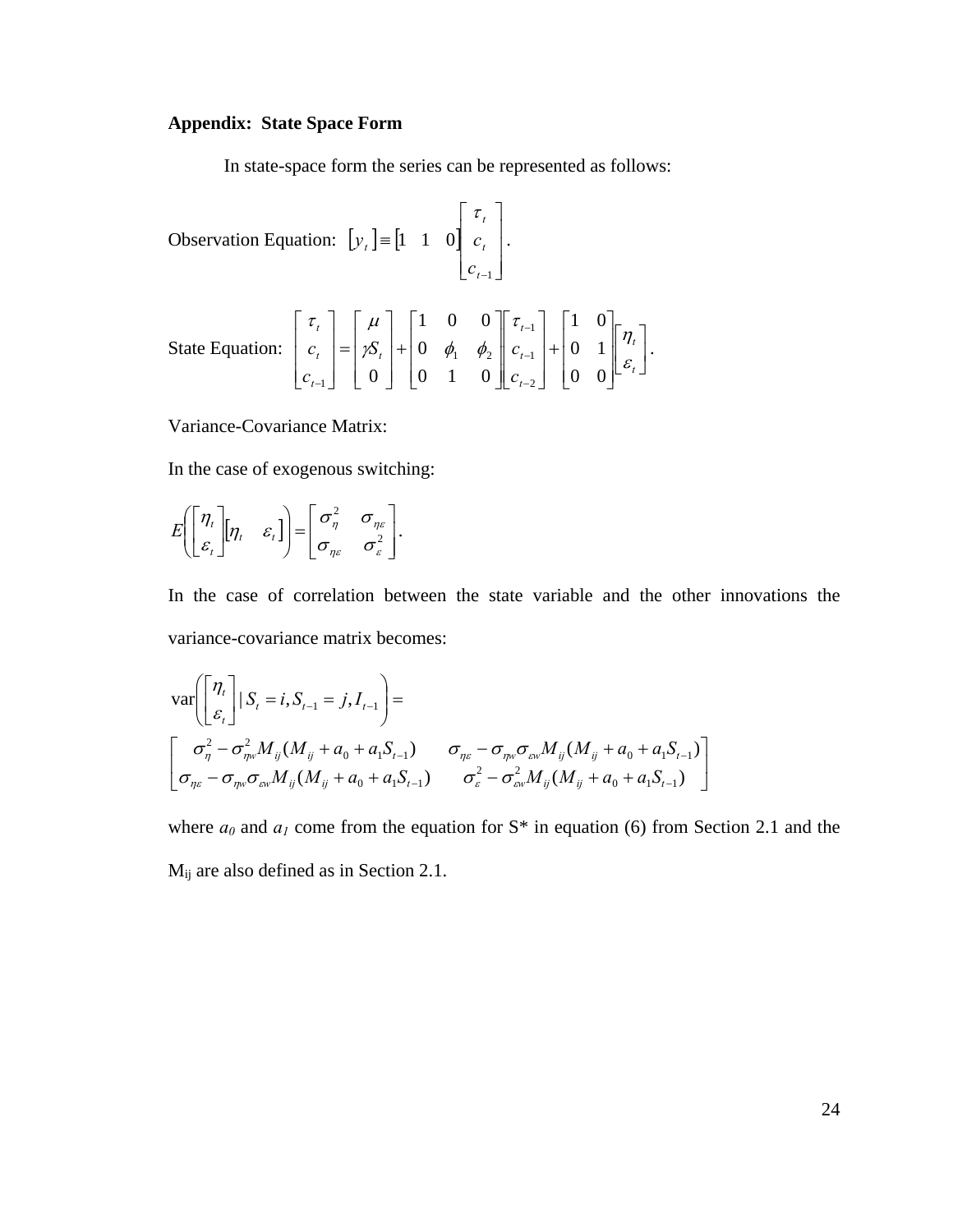# **References**

Abel, A. B. and B. S. Bernanke (2005). Macroeconomics Pearson Addison Wesley.

Acemoglu, D. and A. Scott (1997), 'Asymmetric business cycles: Theory and time-series evidence', Journal of Monetary Economics*,* **40**: 501-533.

Andrews, D. W. K. (1993). "Tests for Parameter Instability and Structural Change with Unknown Change Point." Econometrica **61**(4): 821-856.

Beaudry, P. and G. Koop (1993). "Do Recessions Permanently Change Output?" Journal of Monetary Economics **31**: 149-64.

Beveridge, S. and C. R. Nelson (1981). "A New Approach to Decomposition of Economic Time Series into Permanent and transitory Components with Particular Attention to Measurement of the Business Cycle." Journal of Monetary Economics 7(2): 151-174.

Burns, A. F. and W. C. Mitchell (1946). Measuring Business Cycles. New York, National Bureau of Economic Research.

Chib, S. and M. Dueker (2004). "Non-Markovian Regime Switching with Endogenous States and Time-Varying State Strengths." Federal Reserve Bank of St. Louis Working Paper No. 2004-030A.

Clarida, R. H. and M. P. Taylor (2003). "Nonlinear Permanent – Temporary Decompositions in Macroeconomics and Finance." The Economic Journal **113**: C125- C139.

Clark, P. K. (1987). "The Cyclical Component of U.S. Economic Activity." The Quarterly Journal of Economics **102**(4): 797-814.

Crespo Cuaresma, J. (2003). "Asymmetric Cycles in Unobserved Components Models." Economics Bulletin **5**(3): 1-9.

De Long, J. B. and L. H. Summers (1988). "How Does Macroeconomic Policy Affect Output?" Brookings Papers on Economic Activity **1988**(2): 433-494.

Di Sanzo, Silvestro (2007). "Testing for Linearity in Markov Switching Models: A Bootstrap Approach." Statistical Methods & Applications, forthcoming.

Enzler, J. J. and H. O. Stekler (1971). "An Analysis of the 1968-69 Economic Forecasts." The Journal of Business **44**(3): 271-281.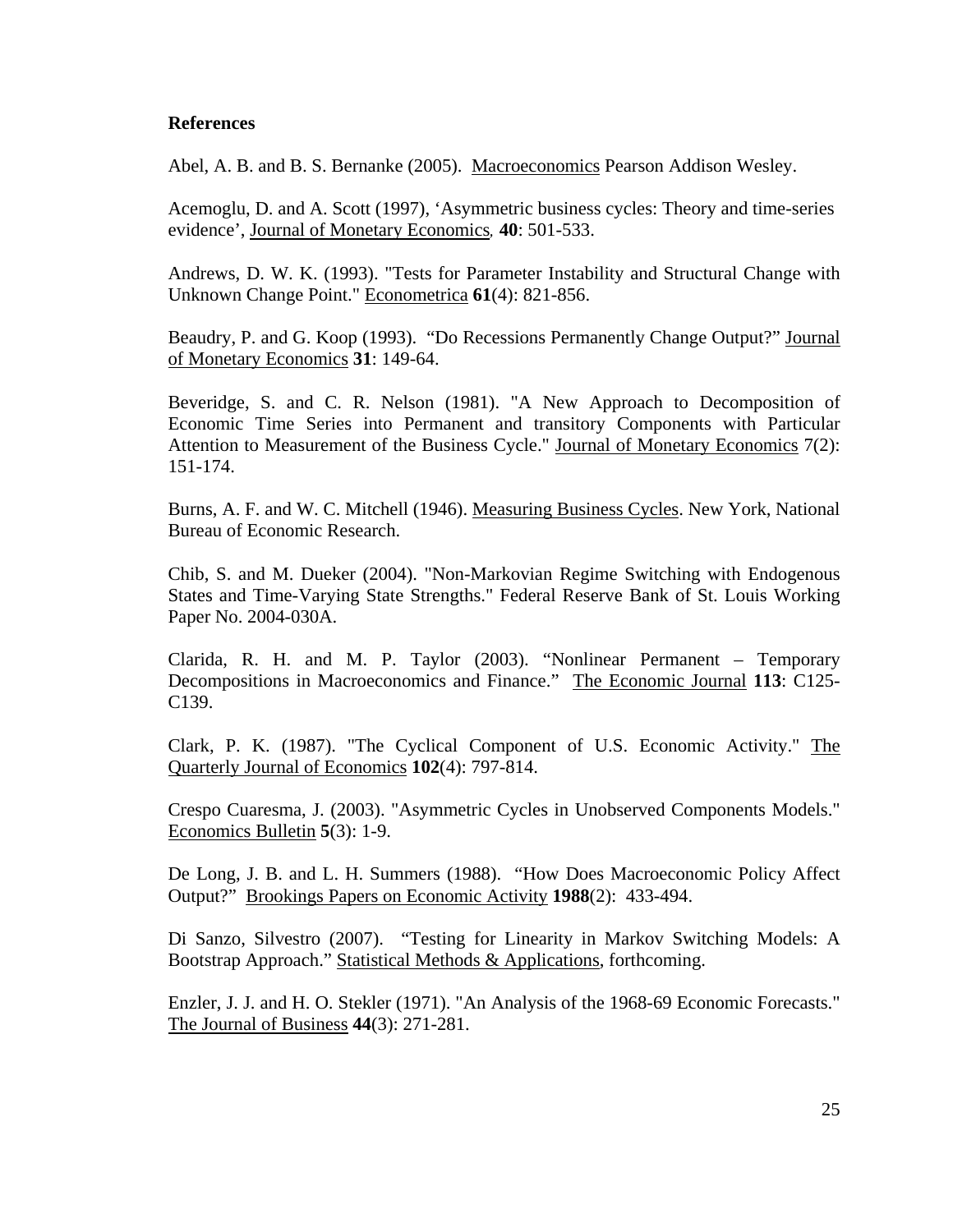Fintzen, D. and H. O. Stekler (1999). "Why Did Forecasters Fail to Predict the 1990 Recession?" International Journal of Forecasting **15**(3): 309-323.

Fisher, I. (1932). Booms and Depressions: Some First Principles. New York, Adelphi Company.

French, M. W. (2005). "A Nonlinear Look at Trend MFP Growth and the Business Cycle: Results from a Hybrid Kalman/Markov Switching Model." Finance and Economics Discussion Series (FEDS), Divisions of Research & Statistics and Monetary Affairs, Federal Reserve Board. Washington, D.C., Staff Working Paper No. 2005-12.

Friedman, M. (1969). Monetary Studies of the National Bureau. The Optimum Quantity of Money and Other Essays. M. Friedman. Chicago, Aldine**:** 261-284.

Friedman, M. (1993). "The 'Plucking Model' of Business Fluctuations Revisited." Economic Inquiry **31**(2): 171-177.

Goldfarb, R. S., H. O. Stekler and J. David (2005). "Methodological Issues in Forecasting: Insights from the Egregious Business Forecast Errors of Late 1930." Journal of Economic Methodology **12**(4): 517-542.

Hamilton, J. D. (1989). "A New Approach to the Economic Analysis of Nonstationary Time Series and the Business Cycle." Econometrica **57**(2): 357-384.

Hamilton, J. D. (2005). "What's Real About the Business Cycle?" NBER Working Paper No. 11161.

Keynes, J. M. (1936). The General Theory of Employment, Interest and Money. London, Macmillan.

Kim, C.-J. (1994). "Dynamic Linear Models with Markov-Switching." Journal of Econometrics **60**: 1-22.

Kim, C.-J. (2008). "Markov-Switching and the Beveridge-Nelson Decomposition: Has US Output Persistence Changed Since 1984?" Journal of Econometrics**. 146**(2): 227-240.

Kim, C.-J., J. C. Morley, and Piger, J. (2005). "Nonlinearity and the Permanent Effects of Recessions." Journal of Applied Econometrics **20**(2): 291-309.

Kim, C.-J. and C. J. Murray (2002). "Permanent and Transitory Components of Recessions." Empirical Economics **27**(2): 163-183.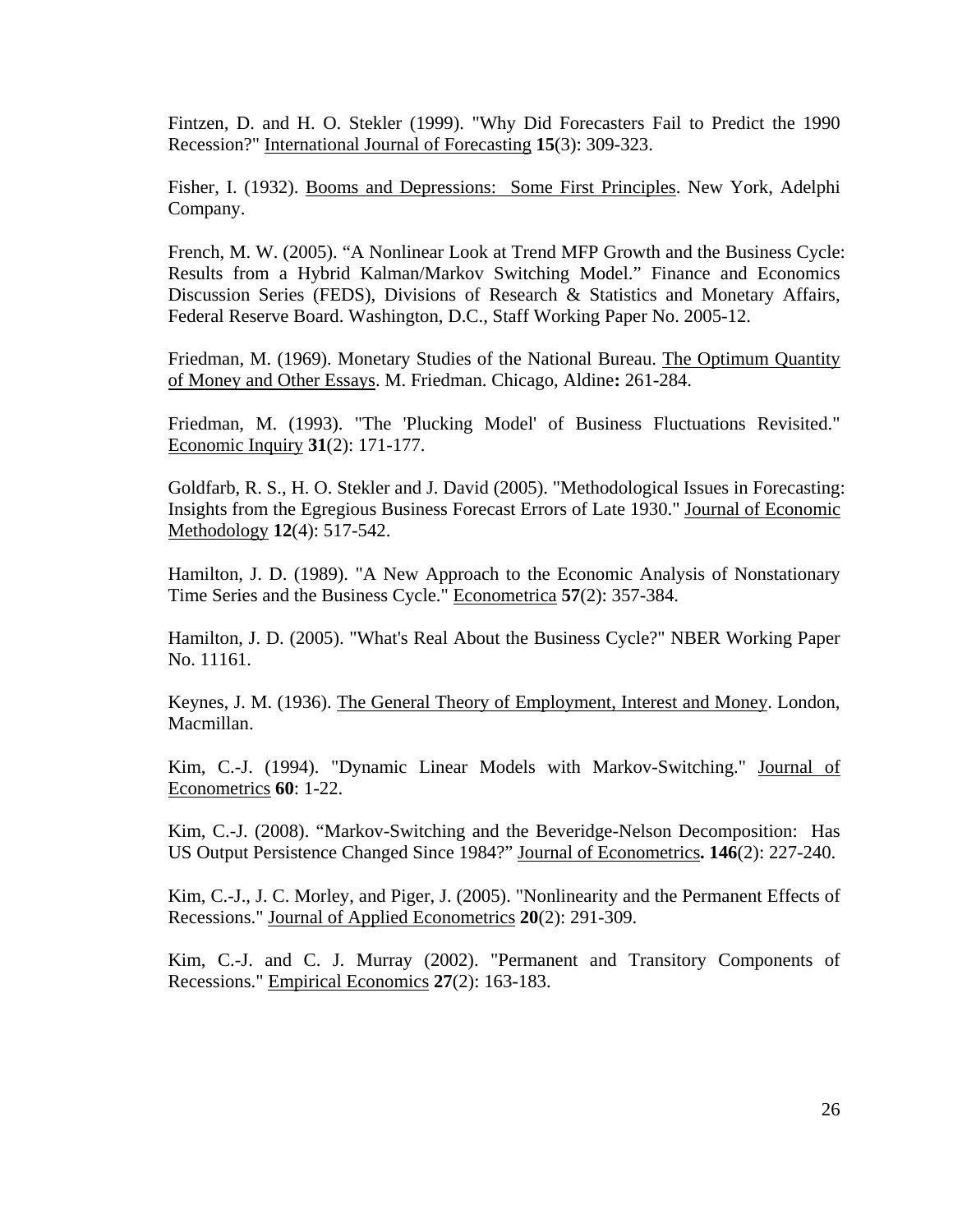Kim, C.-J. and C. R. Nelson (1999). "Friedman's Plucking Model of Business Fluctuations: Tests and Estimates of Permanent and Transitory Components." Journal of Money, Credit, and Banking **31**(3): 317-334.

Kim, C.-J. and C. R. Nelson (1999b). State-Space Models with Regime Switching: Classical and Gibbs-Sampling Approaches with Applications. Cambridge, MA, MIT Press.

Kim, C.-J. and C. R. Nelson (1999c) "Has the U.S. economy become more stable? A Bayesian approach based on a Markov-switching model of the business cycle." Review of Economic and Statistics **81**:608-616.

Kim, C.-J. and J. Piger (2002). "Common Stochastic Trends, Common Cycles, and Asymmetry in Economic Fluctuations." Journal of Monetary Economics **49**(6): 1189- 1211.

Kim, C.-J., J. Piger and R. Startz (2008). "Estimation of Markov Regime-Switching Regression Models with Endogenous Switching." Journal of Econometrics **143**(2): 263- 273.

Koenders, K. and R. Rogerson (2005). "Organizational Dynamics Over the Business Cycle: A View on Jobless Recoveries." Federal Reserve Bank of St. Louis Review **87**(4): 555-579.

Koopman, S. J. and K. M. Lee (2005). "Measuring Asymmetric Stochastic Cycle Components in U.S. Macroeconomic Time Series." Tinbergen Institute Discussion Paper TI 2005-081/4.

Kuan, C.-M., Y.-L. Huang and R. S. Tsay (2005). "An Unobserved-Component Model with Switching Permanent and Transitory Innovation." Journal of Business and Economic Statistics **23**(4): 443-454.

Luginbuhl, R. and A. De Vos (1999). "Bayesian Analysis of an Unobserved-Component Time Series Model of GDP with Markov-Switching and Time-Varying Growths." Journal of Business and Economic Statistics **17**(4): 456-465.

MacKinnon, J. G. (2002). "Bootstrap Inference in Econometrics." The Canadian Journal of Economics **35**(4): 615-645.

MacKinnon, J. G. (2006). "Bootstrap Methods in Econometrics." The Economic Record 82(Special Issue): S2-S18.

Mankiw, G. (1989). "Real Business Cycles: A New Keynesian Perspective." Journal of Economic Perspectives **3**(3): 79-90.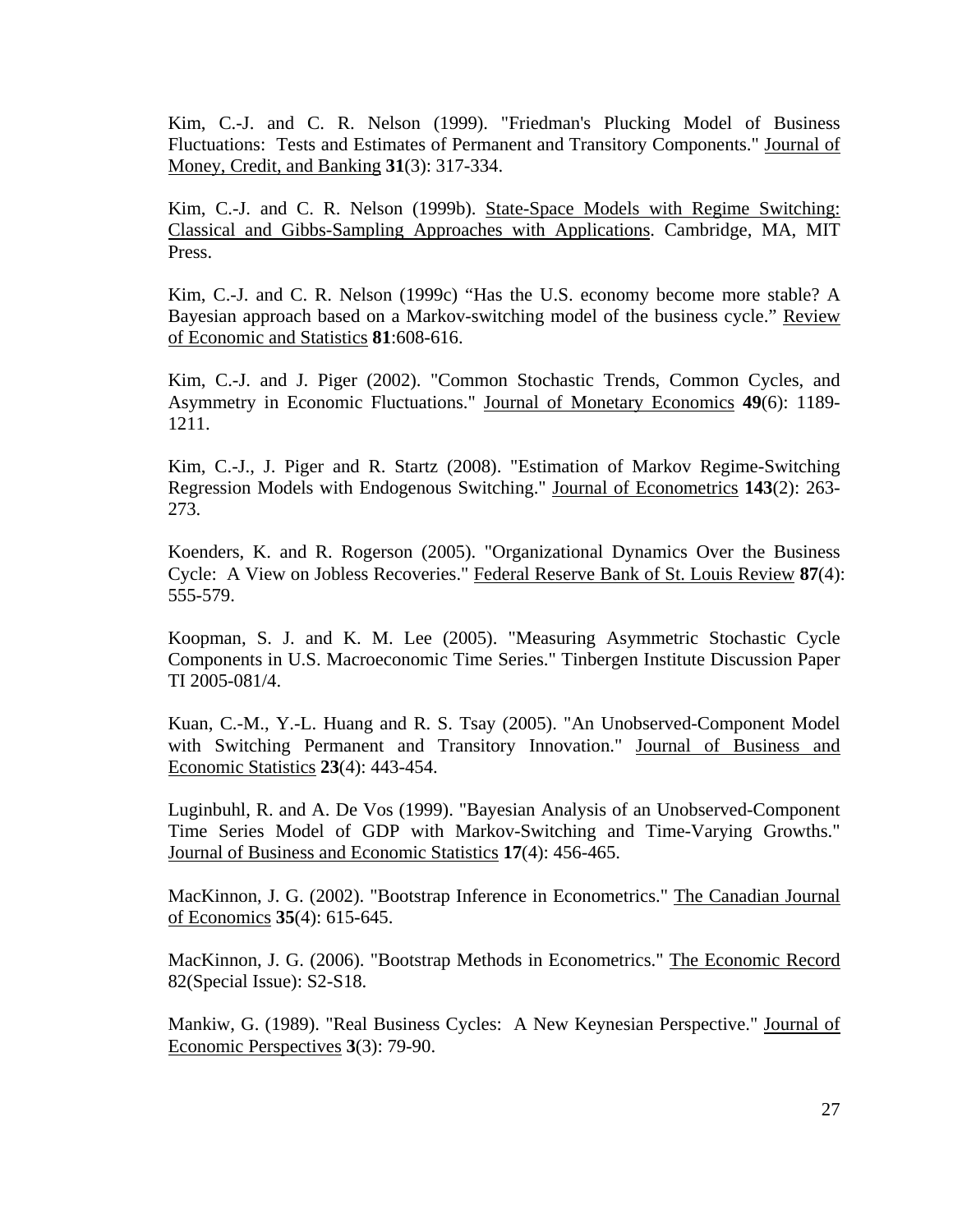McConnell, M. M. and G. P. Quiros (2000) "Output fluctuations in the United States: What has changed since the early 1980s? American Economic Review **90**:1464-1476.

Mitchell, W. C. (1927). Business Cycles: The Problem and its Setting. New York, National Bureau of Economic Research.

Mitchell, W. C. (1951). What Happens During Business Cycles. New York, National Bureau of Economic Research.

Morley, J. C. (2009). "Nonlinear Time Series in Macroeconomics." Encyclopedia of Complexity and System Science, forthcoming.

Morley, J. C., C. R. Nelson and E. Zivot (2003). "Why Are the Beveridge-Nelson and Unobserved-Components Decompositions of GDP So Different?" The Review of Economics and Statistics **85**(2): 235-243.

Morley, J. and J. Piger (2008). "Trend/cycle decomposition of regime-switching processes." Journal of Econometrics **146**: 220-226.

Morley, J. C. and J. Piger (2009). "The Asymmetric Business Cycle." Working Paper.

Neftci, S. N. (1984). "Are Economic Time Series Asymmetric over the Business Cycle?" The Journal of Political Economy **92**(2): 307-328.

Nelson, C. R. and R. Startz (2007). "The Zero-Information-Limit Condition and Spurious Inference in Weakly Identified Models." Journal of Econometrics **138**(2007): 47-62.

Oh, K. H. and E. Zivot (2006). "The Clark Model with Correlated Components." University of Washington Working Paper.

Perron, P. (1989) "The Great Crash, the Oil Price Shock and the Unit Root Hypothesis," Econometrica **57**: 1361-1401.

Perron, P. and T. Wada (2006). "Let's Take a Break: Trends and Cycles in US Real GDP". Working Paper.

Pesaran, M. H. and S. M. Potter (1997). "A Floor and Ceiling Model of US Output." Journal of Economic Dynamics and Control **21**(4-5): 661-695.

Seskin, E. P. and S. Smith (2009). "Preview of the 2009 Comprehensive Revision of the NIPAs" Survey of Current Business **89**(3): 10-27.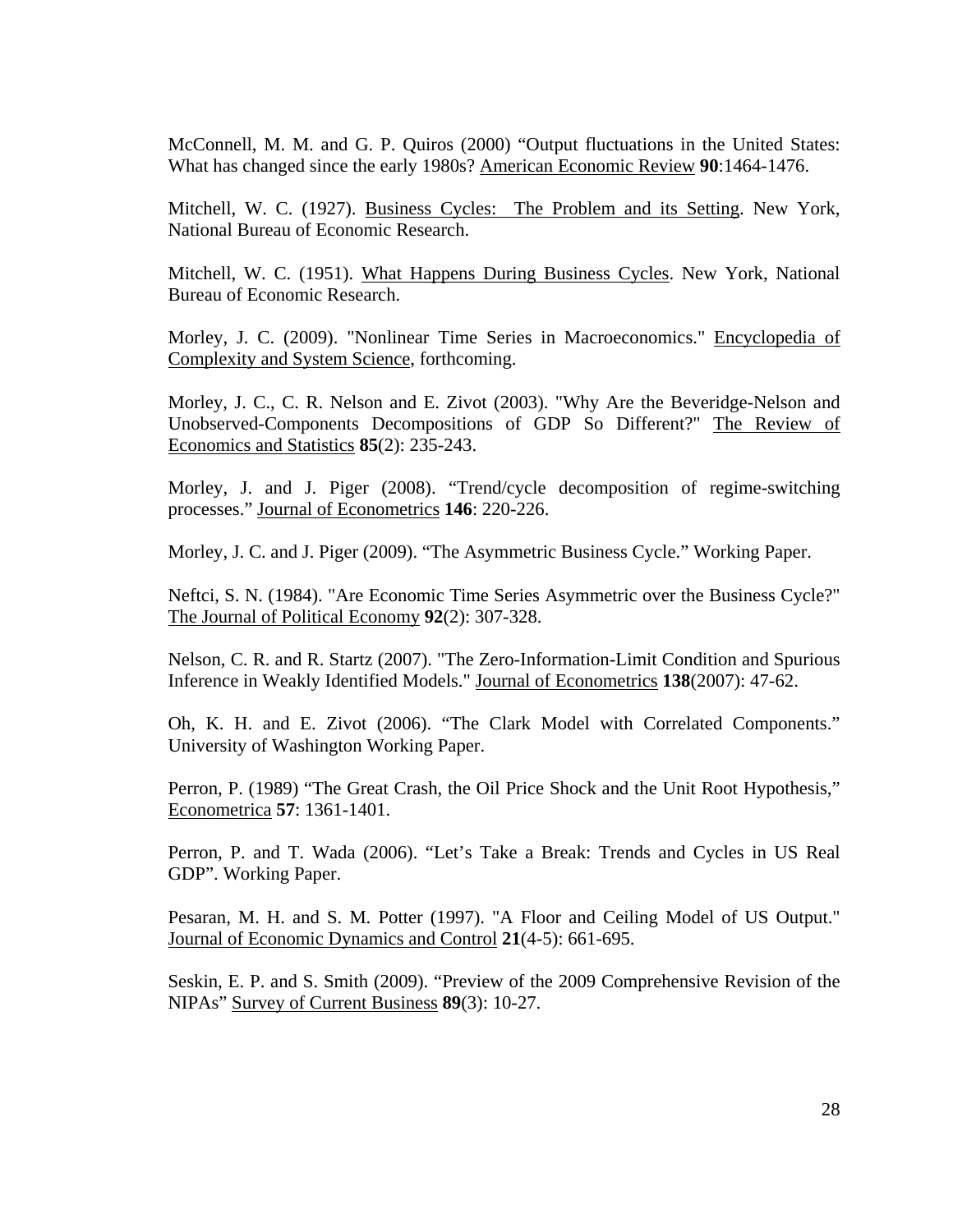Stock, J. H. and M. W. Watson (2002) "Has the business cycle changed and why?" in M. Gertler and K. Rogoff, eds., **NBER Macroeconomics Annual 2002** (MIT Press, Cambridge):159-218.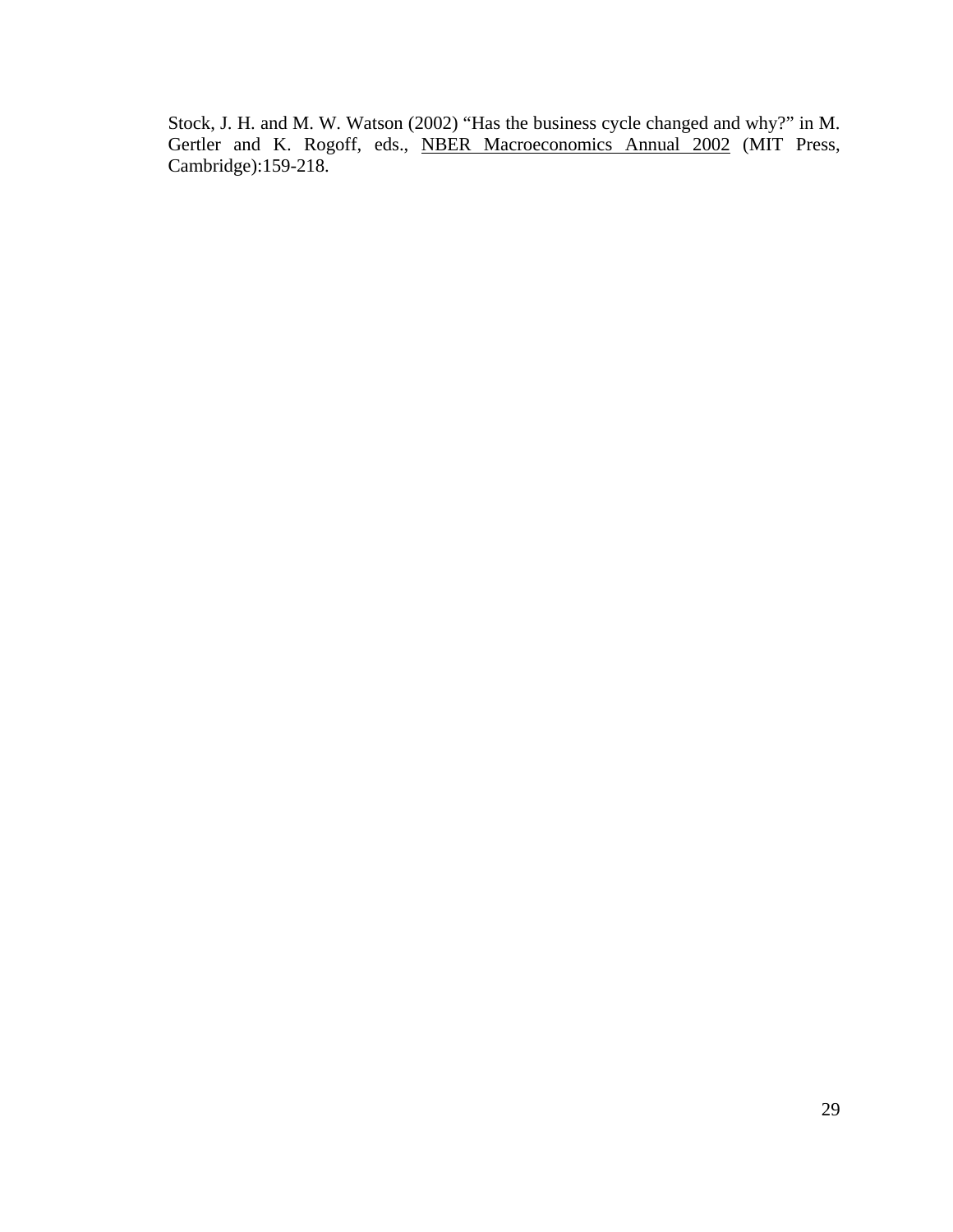| <b>Parameters</b>                                     |                          | (1)<br><b>Asymmetric UC-UR</b><br><b>Estimate</b><br>(Standard Error) | (2)<br><b>Symmetric UC-UR</b><br><b>Estimate</b><br>(Standard Error) | (3)<br><b>Asymmetric UC-0</b><br><b>Estimate</b><br>(Standard Error) |  |
|-------------------------------------------------------|--------------------------|-----------------------------------------------------------------------|----------------------------------------------------------------------|----------------------------------------------------------------------|--|
| Log Likelihood                                        |                          | $-315.7953$                                                           | $-330.7000$                                                          | $-319.1500$                                                          |  |
| Standard deviation<br>of the permanent<br>innovation  | $\sigma_{\eta}$          | 1.0520<br>1.1108<br>(0.1303)<br>(0.0574)                              |                                                                      | 0.6809<br>(0.1566)                                                   |  |
| Standard deviation<br>of the transitory<br>innovation | $\sigma_{\rm s}$         | 0.5528<br>(0.2037)                                                    | 0.5594<br>(0.0225)                                                   | 0.2863<br>(0.3369)                                                   |  |
| Correlation between<br>the innovations                | $\rho_{\eta\varepsilon}$ | $-0.8200$<br>(0.0869)                                                 | $-0.9395$<br>(0.0083)                                                | Restricted to be zero                                                |  |
| Drift term                                            | $\mu$                    | 0.8255<br>(0.0690)                                                    | 0.8198<br>(0.0713)                                                   | 0.7989<br>(0.0466)                                                   |  |
| $AR(1)$ parameter                                     | $\phi$                   | 1.1160<br>(0.0986)                                                    | 1.3607<br>(0.0258)                                                   | 1.1417<br>(0.1214)                                                   |  |
| $AR(2)$ parameter                                     | $\phi_2$                 | $-0.4112$<br>(0.0937)                                                 | $-0.7760$<br>(0.0066)                                                | $-0.3106$<br>(0.1100)                                                |  |
| Asymmetric shock<br>parameter                         | γ                        | $-1.8318$<br>(0.2452)                                                 | Restricted to be 0                                                   | $-1.7375$<br>(0.2326)                                                |  |
| $Pr[S_t = 1   S_{t-1} = 1]$                           | $\boldsymbol{p}$         | 0.7175<br>(0.1029)                                                    | N/A                                                                  | 0.6914<br>(0.1179)                                                   |  |
| $Pr[S_t = 0   S_{t-1} = 0]$                           | q                        | 0.9684<br>(0.0131)                                                    | N/A                                                                  | 0.9611<br>(0.0160)                                                   |  |

Table 1: Maximum Likelihood Estimation of the Three Primary Models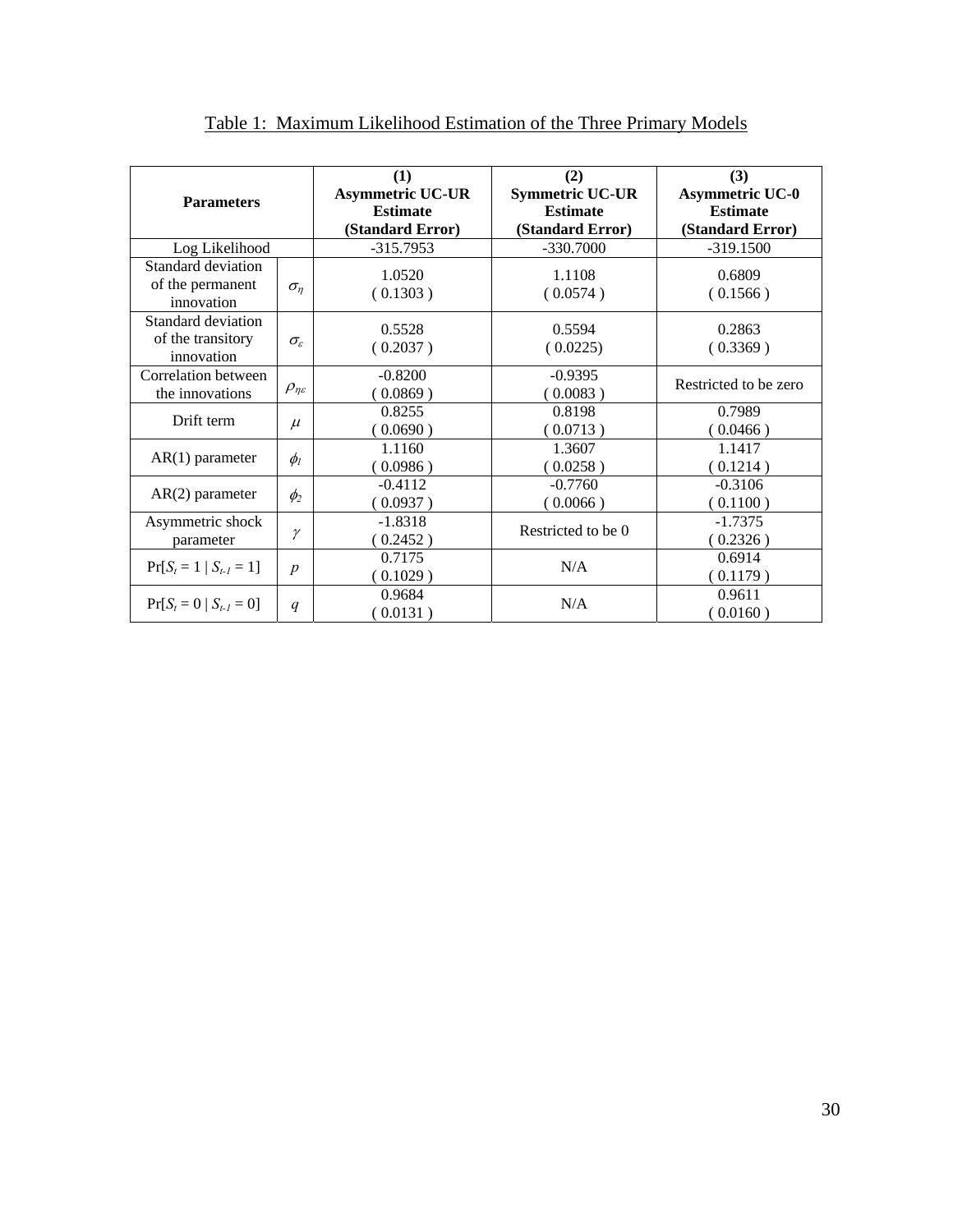| <b>Parameters</b>                                                    |                          | <b>Asymmetric UC-UR</b><br><b>Estimate</b><br>(Standard Error) | With 1973 Drift Break<br><b>Estimate</b><br>(Standard Error) |
|----------------------------------------------------------------------|--------------------------|----------------------------------------------------------------|--------------------------------------------------------------|
| Log Likelihood                                                       |                          | $-315.7953$                                                    | $-314.1913$                                                  |
| Standard deviation of the<br>$\sigma_{\eta}$<br>permanent innovation |                          | 1.0520<br>(0.1303)                                             | 0.9854<br>(0.1315)                                           |
| Standard deviation of the<br>transitory innovation                   | $\sigma_{\varepsilon}$   | 0.5528<br>(0.2037)                                             | 0.4741<br>(0.1975)                                           |
| Correlation between the<br>innovations                               | $\rho_{\eta\varepsilon}$ | $-0.8200$<br>(0.0869)                                          | $-0.7804$<br>(0.1238)                                        |
| Drift term through 1972                                              | $\mu$                    | 0.8255                                                         | 0.9693<br>(0.1010)                                           |
| Drift term from 1973 on                                              | $\mu$ 2                  | (0.0690)                                                       | 0.7259<br>(0.0838)                                           |
| $AR(1)$ parameter                                                    | $\phi$ <sub>l</sub>      | 1.1160<br>(0.0986)                                             | 1.1090<br>(0.0975)                                           |
| $AR(2)$ parameter                                                    |                          | $-0.4112$<br>(0.0937)                                          | $-0.4077$<br>(0.0950)                                        |
| Asymmetric shock<br>γ<br>parameter                                   |                          | $-1.8318$<br>(0.2452)                                          | $-1.8181$<br>(0.2421)                                        |
| $Pr[S_t = 1   S_{t-1} = 1]$<br>$\boldsymbol{p}$                      |                          | 0.7175<br>(0.1029)                                             | 0.7204<br>(0.0825)                                           |
| $Pr[S_t = 0   S_{t-1} = 0]$                                          | q                        | 0.9684<br>(0.0131)                                             | 0.9671<br>(0.0139)                                           |

Table 2: Testing the Effects of a Break in the Drift Term in 1973:1

Note: This table focuses on the estimate allowing a structural break in the drift term in 1973:1 to address the Perron and Wada (2006) critique of the MNZ model. Based on the Andrews (1993) test for a single unknown structural break in the drift term, there were no significant breaks in the drift term between 1965 and 1975.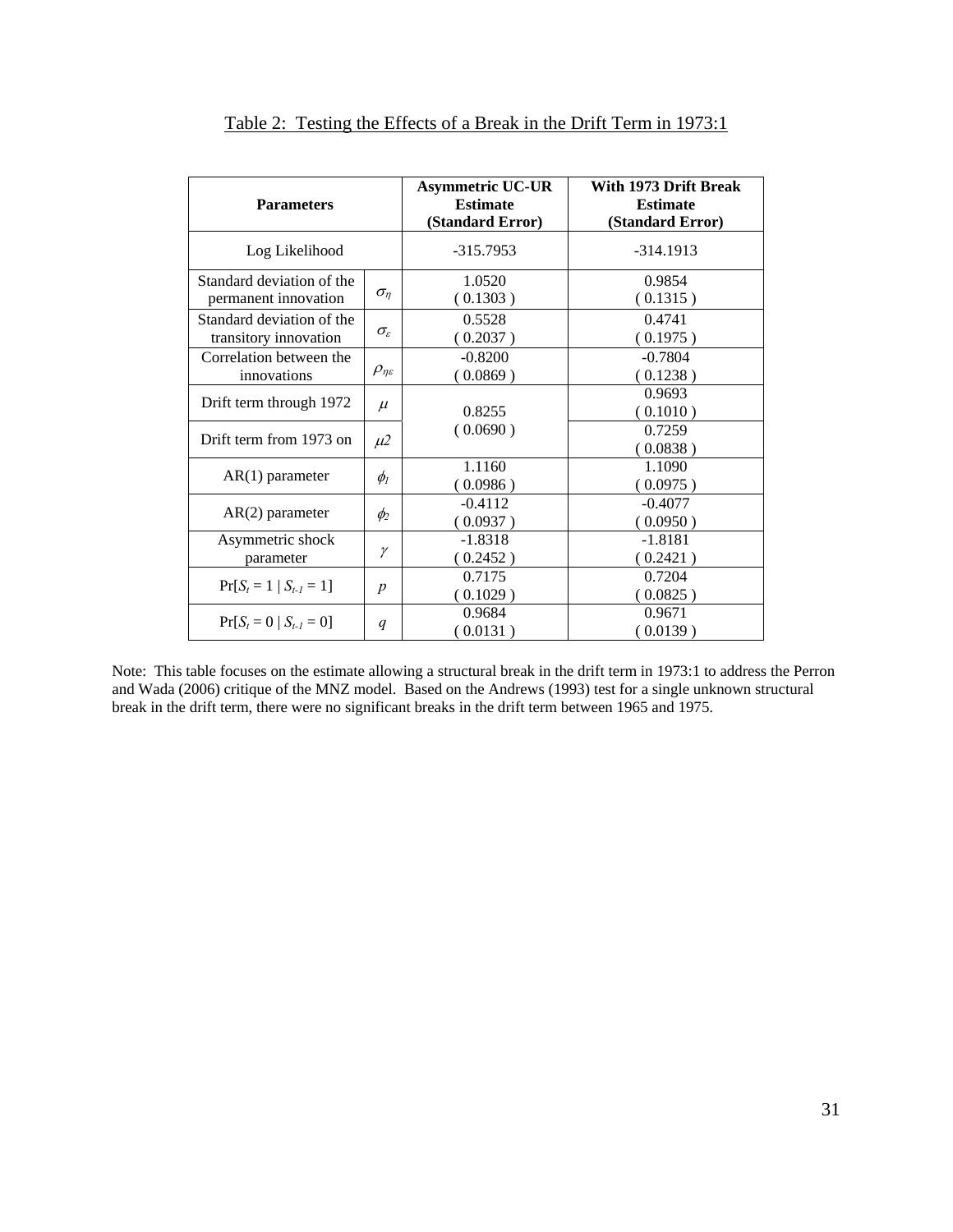| <b>Parameters</b>                                                       |                          | <b>Asymmetric UC-UR</b><br><b>Estimate</b><br>(Standard Error) | <b>With 1984 Break in Variance</b><br><b>Estimate</b><br>$(Standard Error)^{20}$ |
|-------------------------------------------------------------------------|--------------------------|----------------------------------------------------------------|----------------------------------------------------------------------------------|
| Log Likelihood                                                          |                          | $-315.7953$                                                    | $-294.6174$                                                                      |
| Standard deviation of the permanent<br>innovation through 1983          | $\sigma_n$               | 1.0520<br>(0.1303)                                             | 1.0214<br>(0.3862)                                                               |
| Standard deviation of the permanent<br>innovation through from 1984 on  | $\sigma_{n2}$            |                                                                | 0.8495<br>(0.2075)                                                               |
| Standard deviation of the transitory<br>innovation through 1982         | $\sigma_{\varepsilon}$   | 0.5528<br>(0.2037)                                             | 0.9892<br>(0.0211)                                                               |
| Standard deviation of the transitory<br>innovation through from 1984 on | $\sigma_{\varepsilon2}$  |                                                                | 0.6731<br>(0.2214)                                                               |
| Correlation between the innovations<br>through 1983                     | $\rho_{\eta\varepsilon}$ | $-0.8200$<br>(0.0869)                                          | $-0.5934$<br>(0.2677)                                                            |
| Correlation between the innovations<br>from 1984 on                     | $\rho_{\eta\epsilon2}$   |                                                                | $-0.9167$<br>(0.1014)                                                            |
| Drift term                                                              | $\mu$                    | 0.8255<br>(0.0690)                                             | 0.7925<br>(0.0650)                                                               |
| $AR(1)$ parameter                                                       | $\phi$ <sub>I</sub>      | 1.1160<br>(0.0986)                                             | 1.1971<br>(0.2594)                                                               |
| $AR(2)$ parameter                                                       | $\phi_2$                 | $-0.4112$<br>(0.0937)                                          | $-0.3896$<br>(0.1726)                                                            |
| Asymmetric shock parameter                                              | γ                        | $-1.8318$<br>(0.2452)                                          | $-1.9971$<br>(0.4996)                                                            |
| $Pr[S_t = 1   S_{t-1} = 1]$                                             | $\boldsymbol{p}$         | 0.7175<br>(0.1029)                                             | 0.7910<br>(0.1860)                                                               |
| $Pr[S_t = 0   S_{t-1} = 0]$                                             | q                        | 0.9684<br>(0.0131)                                             | 0.9884<br>(0.0173)                                                               |

Table 3: Testing the Effects of a Break in the Covariance Matrix in 1984:1

 $\overline{a}$ 

 $20$  A model including a break in the drift term in 1973:1 and a break in the asymmetric shock parameter in 1984:1 along with the covariance break was also estimated, but it was not significantly different from the model presented here with a single structural break in the covariance matrix in 1984:1.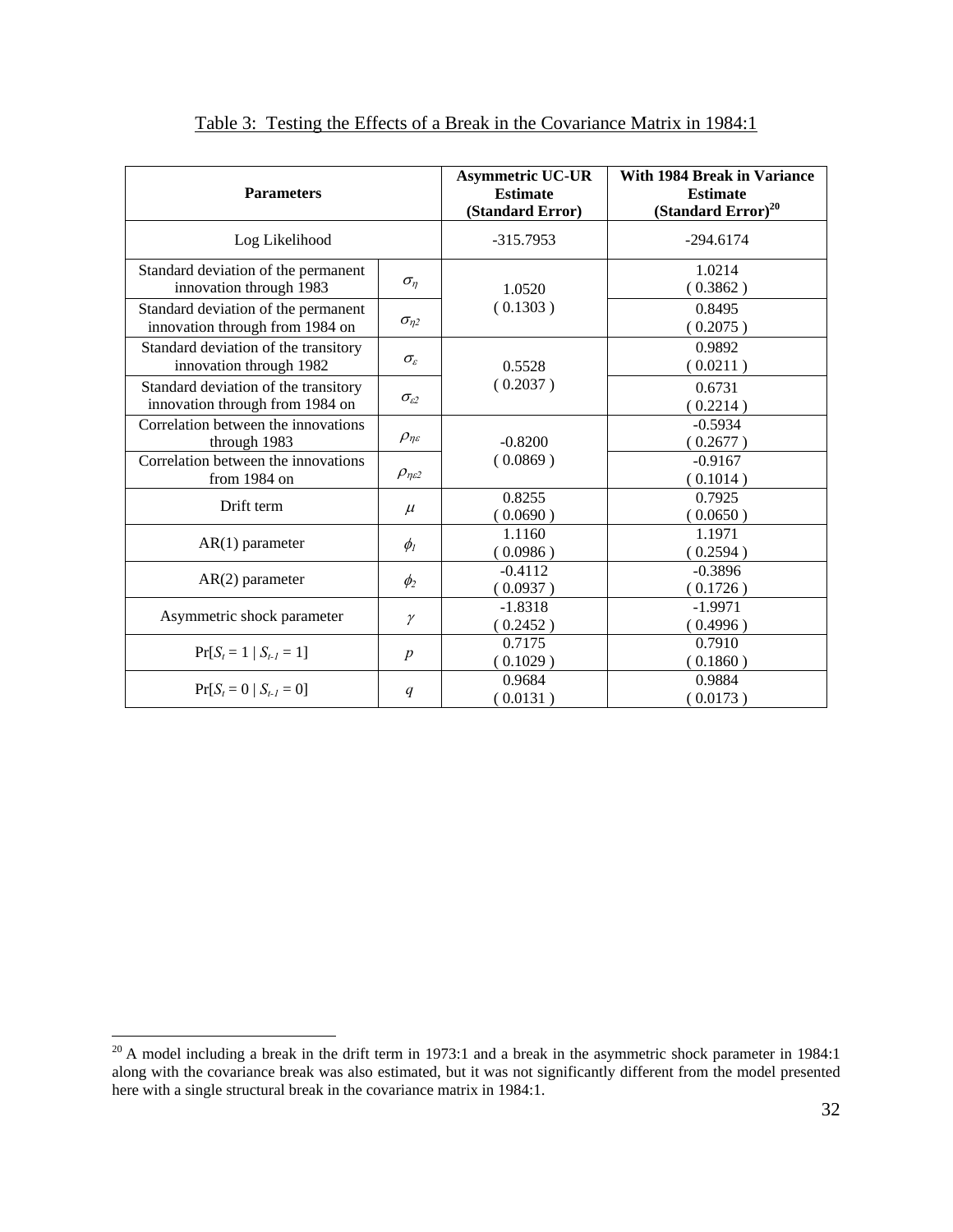# Figure 1: Asymmetric UC-UR with Exogenous Switching



Panel 1: Real GDP and the Estimate of the Permanent Component

Note: Shading represents NBER recessions for all figures.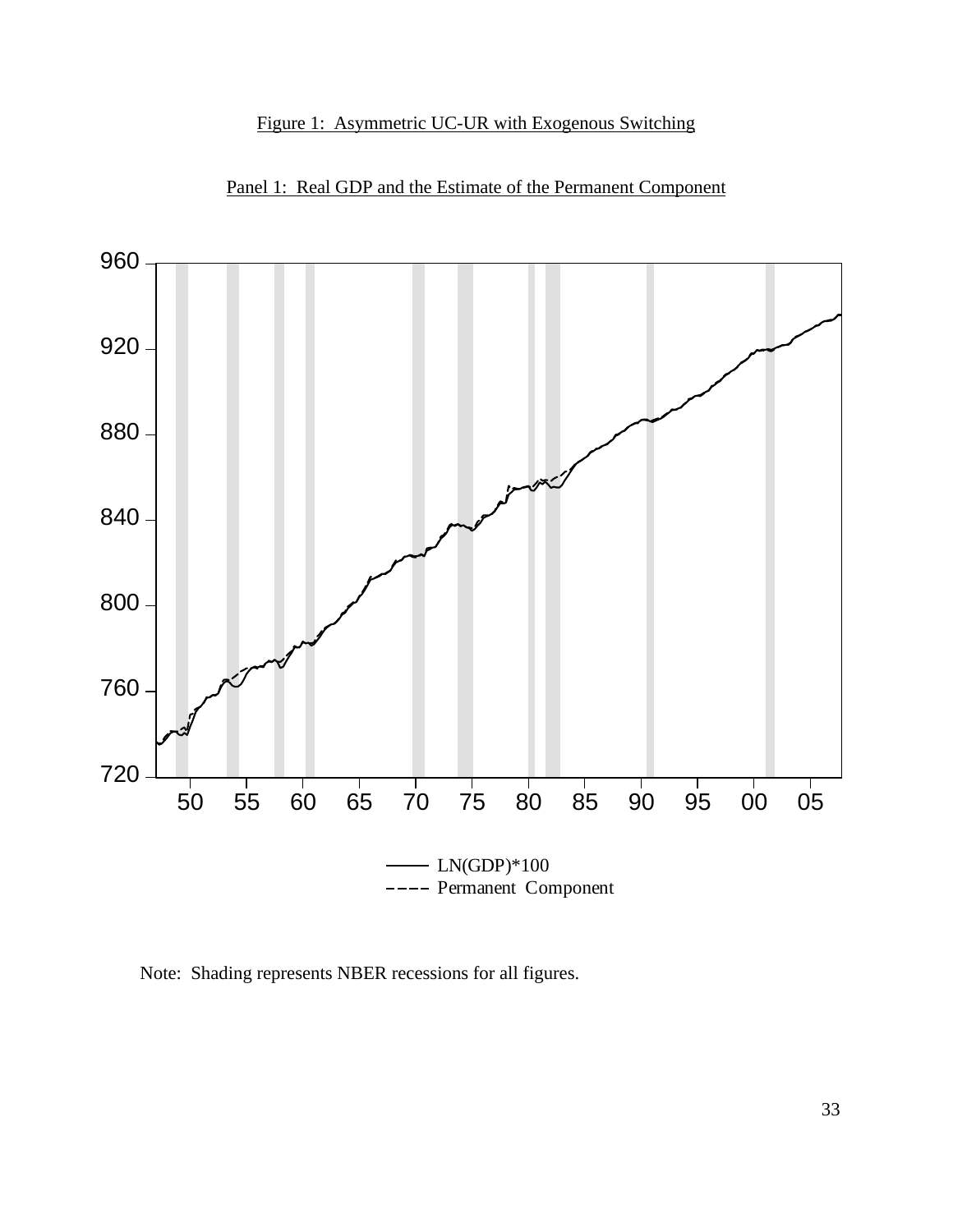

Figure 1: Asymmetric UC-UR with Exogenous Switching Panel 2: Transitory Component of Real GDP

Panel 3: Probabilities of Exogenous Asymmetric Shocks

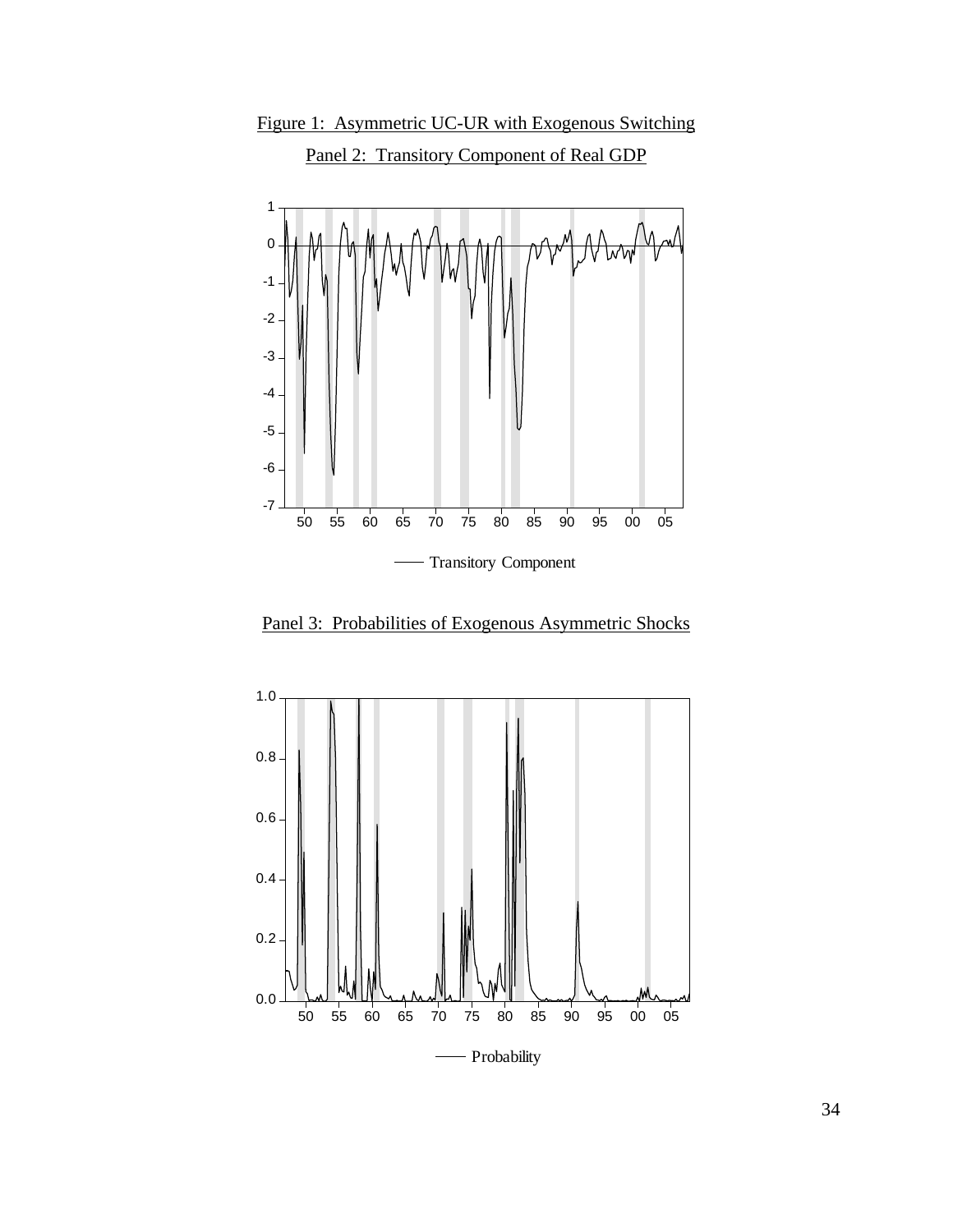

Asymmetric UC-UR Transitory Component